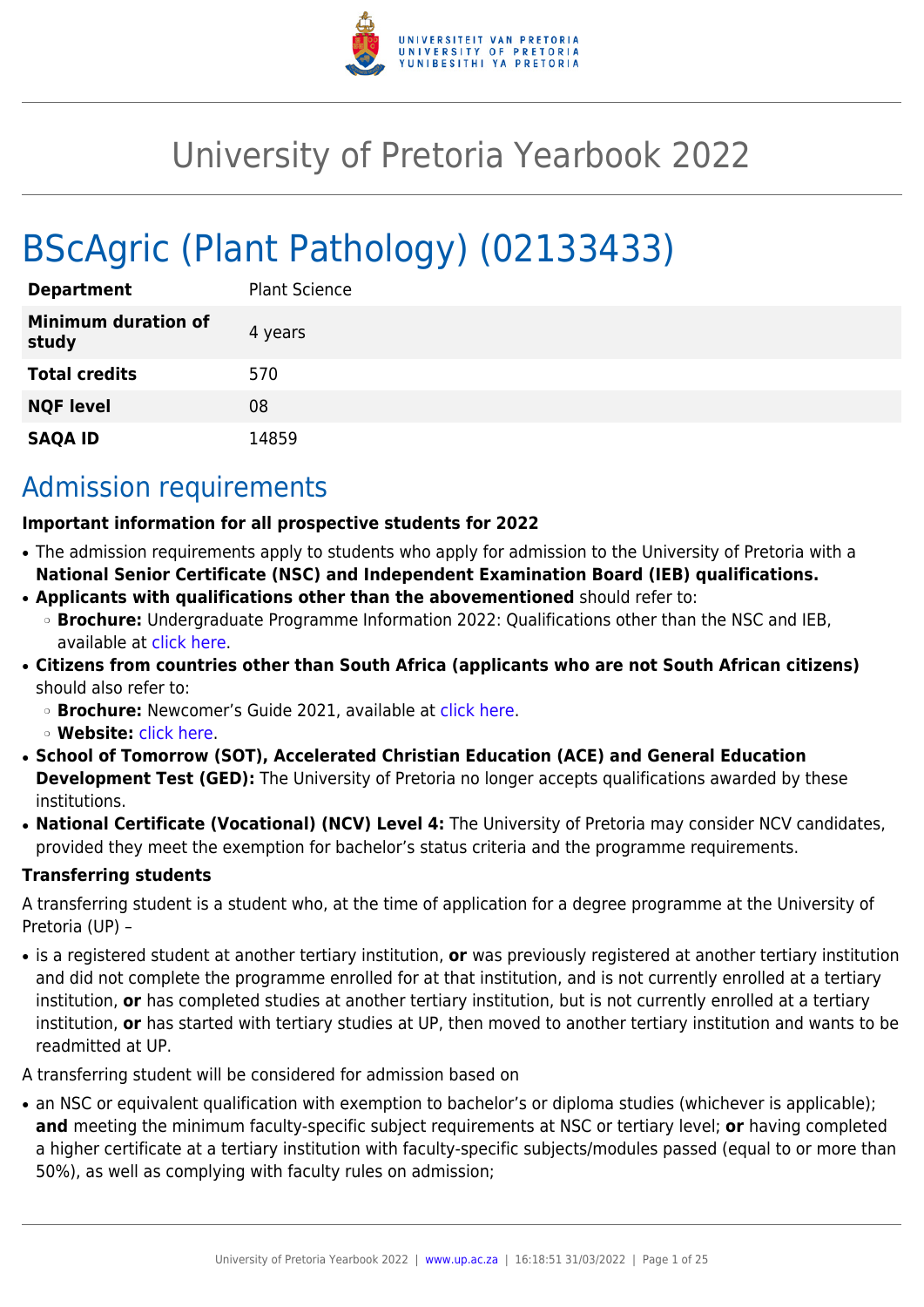

- previous academic performance (must have passed all modules registered for up to the closing date of application ) or as per faculty regulation/promotion requirements;
- a certificate of good conduct.

**Note:** Students who have been dismissed at the previous institution due to poor academic performance, will not be considered for admission to UP.

#### **Returning students**

A returning student is a student who, at the time of application for a degree programme –

● is a registered student at UP, and wants to transfer to another degree at UP, **or** was previously registered at UP and did not complete the programme enrolled for, and did not enrol at another tertiary institution in the meantime (including students who applied for leave of absence), **or** has completed studies at UP, but is not currently enrolled or was not enrolled at another tertiary institution after graduation.

A returning student will be considered for admission based on

- an NSC or equivalent qualification with exemption to bachelor's or diploma studies (whichever is applicable); **and** meeting the minimum faculty-specific subject requirements at NSC or tertiary level; **or** previous academic performance (should have a cumulative weighted average of at least 50% for the programme enrolled for);
- having applied for and was granted leave of absence.

**Note:** Students who have been excluded/dismissed from a faculty due to poor academic performance may be considered for admission to another programme at UP. The Admissions Committee may consider such students if they were not dismissed more than twice. Only ONE transfer between UP faculties will be allowed, and a maximum of two (2) transfers within a faculty.

### **Important faculty-specific information on undergraduate programmes for 2022**

- The closing date is an administrative admission guideline for non-selection programmes. Once a non-selection programme is full and has reached the institutional targets, then that programme will be closed for further admissions, irrespective of the closing date. However, if the institutional targets have not been met by the closing date, then that programme will remain open for admissions until the institutional targets are met.
- The following persons will be considered for admission: Candidates who have a certificate that is deemed by the University to be equivalent to the required National Senior Certificate (NSC) with university endorsement; candidates who are graduates from another tertiary institution or have been granted the status of a graduate of such an institution, and candidates who are graduates of another faculty at the University of Pretoria.
- Life Orientation is excluded when calculating the Admission Point Score (APS).
- Grade 11 results are used for the conditional admission of prospective students. Final admission is based on the final NSC/IEB results.

#### **University of Pretoria website: [click here](http://www.up.ac.za/nas)**

| <b>Minimum requirements</b><br><b>Achievement level</b><br><b>English Home</b> |                    |                          |            |
|--------------------------------------------------------------------------------|--------------------|--------------------------|------------|
| Language or<br><b>English First</b><br><b>Additional</b>                       | <b>Mathematics</b> | <b>Physical Sciences</b> | <b>APS</b> |
| Language<br>NSC/IEB<br>5                                                       | NSC/IEB<br>5       | NSC/IEB<br>5             | 32         |

Candidates who do not comply with the minimum admission requirements for BScAgric (Plant Pathology), may be considered for admission to the BSc – Extended programme – Biological and Agricultural Sciences, which requires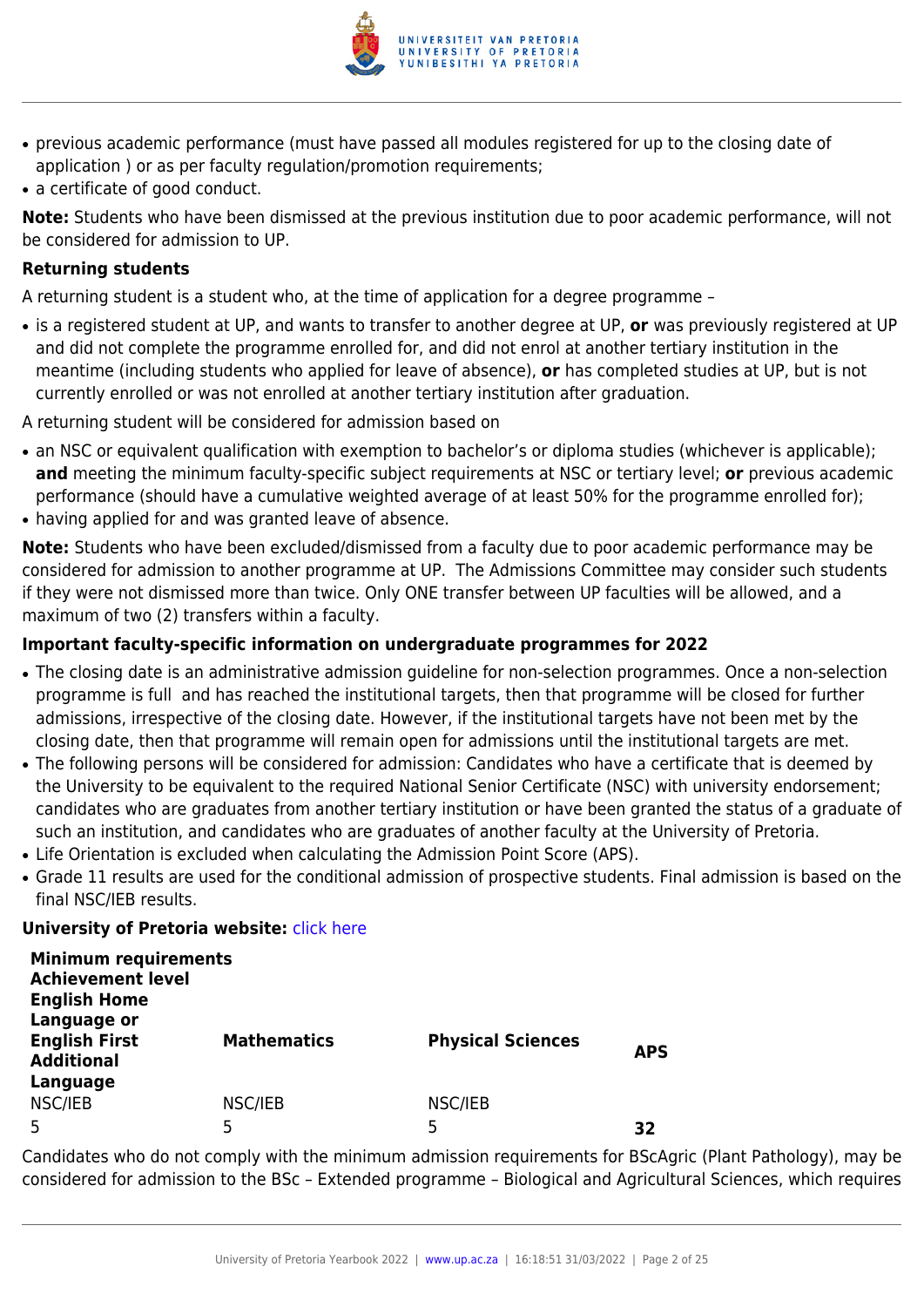

an additional year of study. Students who are placed in the BSc – Extended programme – Biological and Agricultural Sciences will take a minimum of five years to complete the BScAgric (Plant Pathology) programme.

| <b>Minimum requirements</b><br><b>Achievement level</b><br><b>English Home</b> | <b>BSc - Extended Programme - Biological and Agricultural Sciences</b> |                          |            |
|--------------------------------------------------------------------------------|------------------------------------------------------------------------|--------------------------|------------|
| Language or<br><b>English First</b><br><b>Additional</b><br>Language           | <b>Mathematics</b>                                                     | <b>Physical Sciences</b> | <b>APS</b> |
| NSC/IEB                                                                        | NSC/IEB                                                                | NSC/IEB                  |            |
| 4                                                                              | 4                                                                      | 4                        | 26         |

#### **Note:**

\*The BSc – Extended programmes are not available for students who meet all the requirements for the corresponding mainstream programme.

\*Please note that only students who apply in their final NSC or equivalent qualification year will be considered for admission into any of the BSc – Extended programmes.

# Other programme-specific information

Electives are chosen as follows:

Third year – 12 credits

#### **Compilation of curriculum**

Students must register for elective modules in consultation with the head of department who must ensure that the modules do not clash on the set timetable.

The Dean may, in exceptional cases and on recommendation of the relevant head of department, approve deviations from the prescribed curriculum.

#### **1.1 Requirements for specific modules**

A candidate who:

- a. does not qualify for STK 110, must enrol for STK 113 and STK 123;
- b. egisters for Mathematical Statistics (WST) and Statistics (STK) modules must take note that WST and STK modules, except for STK 281, may not be taken simultaneously in a programme; a student must take one and only one of the following options:
- WST 111, WST 121, WST 212, WST 211, WST 221, WST 311, WST 312, WST 322, WST 321, and STK 353 or
- WST 111, WST 121, WST 212, WST 211, WST 221, WST 311, WST 312, WST 322, STK320, STK353. or
- STK 110, STC 122, STK 210, STK 220, WST 212, STK 310, STK 320, STK 353.
- c. registers for a module presented by another faculty must take note of the timetable clashes, prerequisites for that module, subminimum required in examination papers, supplementary examinations, etc.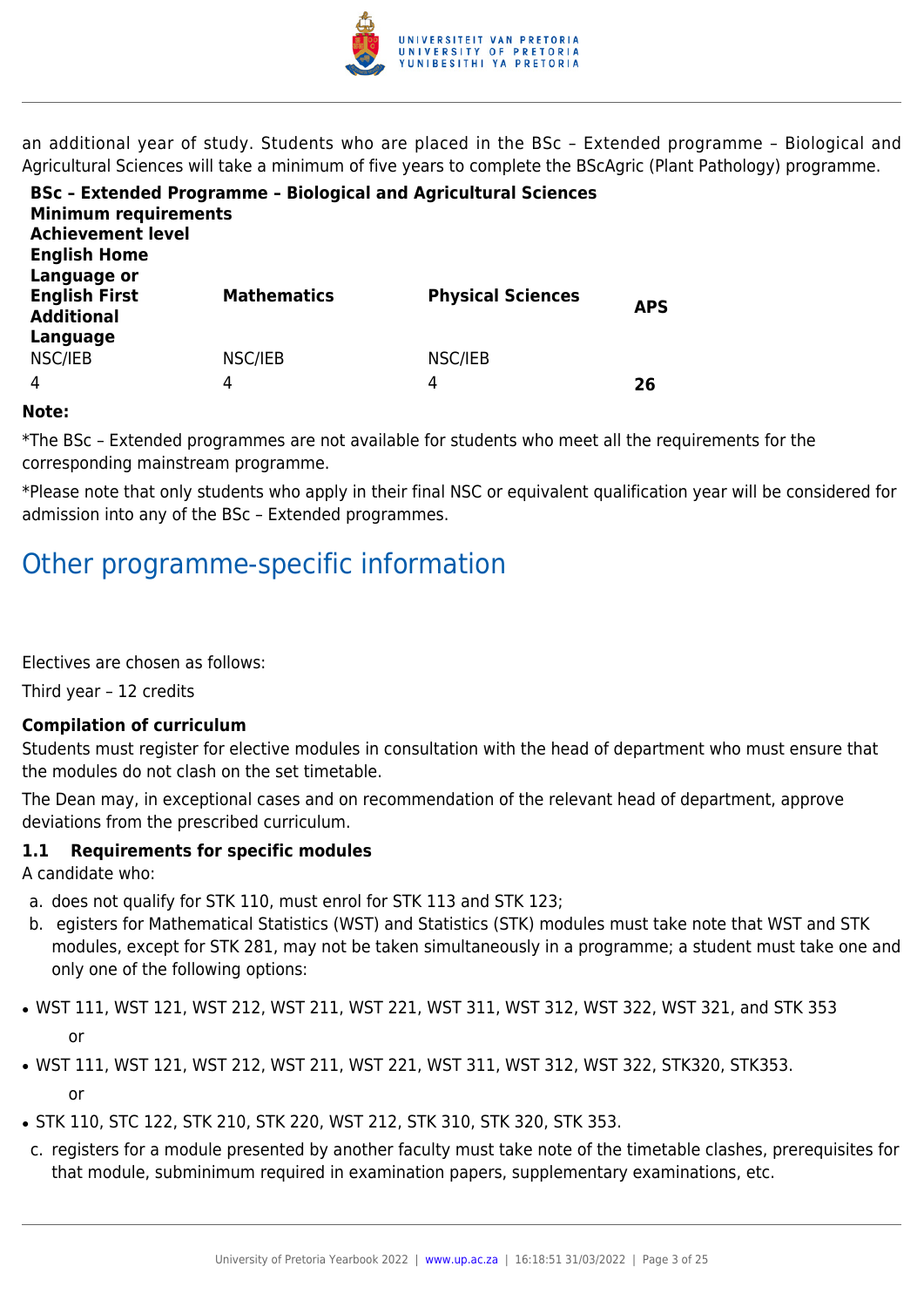

#### **1.2 Fundamental modules**

- a. It is compulsory for all new first-year students to satisfactorily complete the Academic orientation (UPO 102) and to take Academic information management modules (AIM 111 and AIM 121) and Language and study skills (LST 110). Please see curricula for details.
- b. Students who intend to apply for admission to MBChB or BChD in the second semester, when places become available in those programmes, may be permitted to register for up to 80 module credits and 4 core modules in the first semester during the first year provided that they obtained a final mark of no less than 70% for Grade 12 Mathematics and achieved an APS of 34 or more in the NSC.

# Promotion to next study year

A student will be promoted to the following year of study if he or she passed 100 credits of the prescribed credits for a year of study, unless the Dean on the recommendation of the relevant head of department decides otherwise. A student who does not comply with the requirements for promotion to the following year of study, retains the credit for the modules already passed and may be admitted by the Dean, on recommendation of the relevant head of department, to modules of the following year of study to a maximum of 48 credits, provided that it will fit in with both the lecture and examination timetable.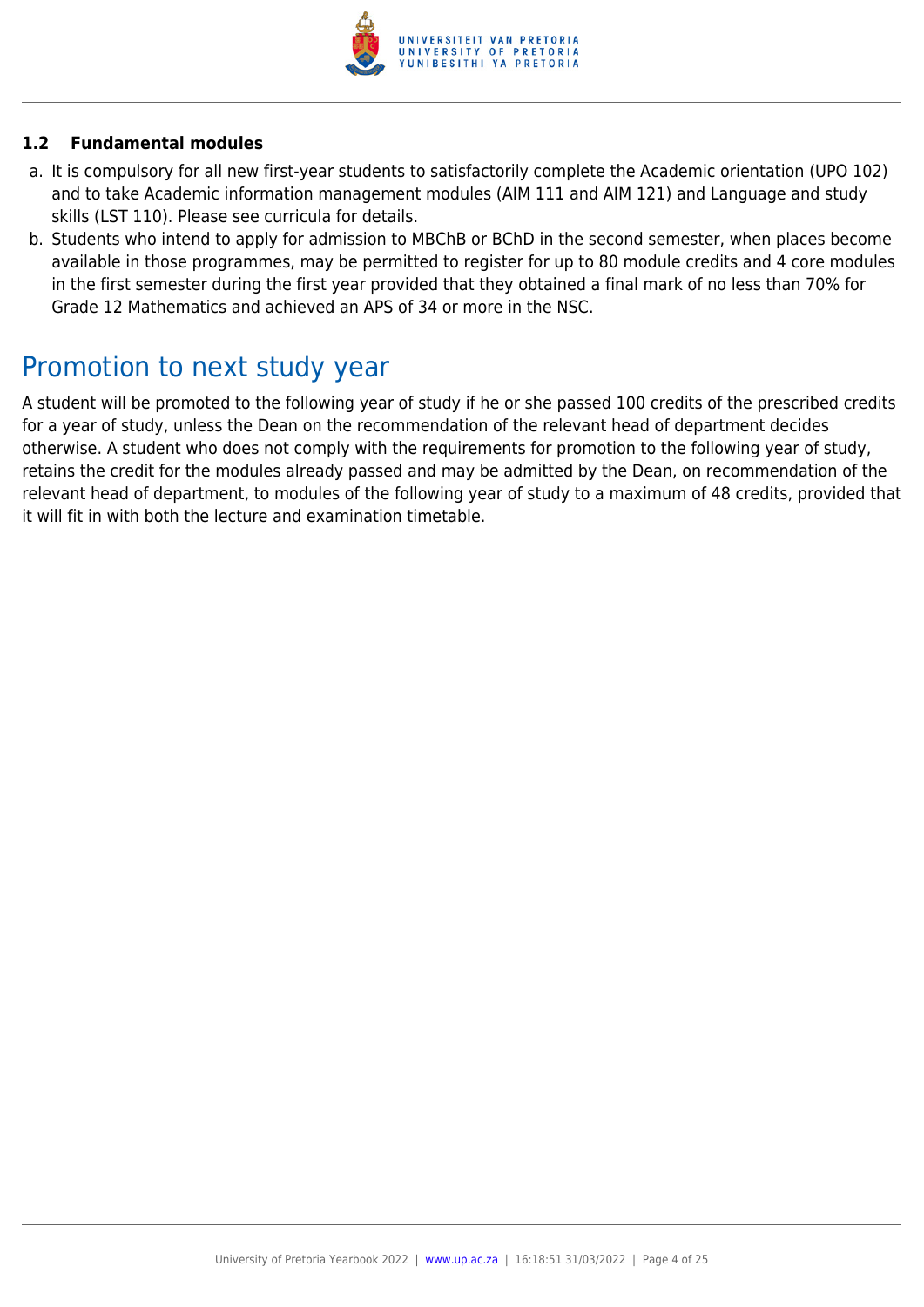

# Curriculum: Year 1

#### **Minimum credits: 142**

Fundamental  $= 14$ Core modules  $= 128$ 

# **Fundamental modules**

### **Academic information management 111 (AIM 111)**

| 4.00                                                                                                                                                                                                                                                                                                                                 |
|--------------------------------------------------------------------------------------------------------------------------------------------------------------------------------------------------------------------------------------------------------------------------------------------------------------------------------------|
| 05                                                                                                                                                                                                                                                                                                                                   |
| Faculty of Engineering, Built Environment and Information Technology<br><b>Faculty of Education</b><br><b>Faculty of Economic and Management Sciences</b><br><b>Faculty of Humanities</b><br>Faculty of Law<br><b>Faculty of Health Sciences</b><br>Faculty of Natural and Agricultural Sciences<br>Faculty of Theology and Religion |
| No prerequisites.                                                                                                                                                                                                                                                                                                                    |
| 2 lectures per week                                                                                                                                                                                                                                                                                                                  |
| Module is presented in English                                                                                                                                                                                                                                                                                                       |
| <b>Information Science</b>                                                                                                                                                                                                                                                                                                           |
| Semester 1                                                                                                                                                                                                                                                                                                                           |
|                                                                                                                                                                                                                                                                                                                                      |

#### **Module content**

Find, evaluate, process, manage and present information resources for academic purposes using appropriate technology.

# **Academic information management 121 (AIM 121)**

| <b>Module credits</b>  | 4.00                                                                                                                                                                                                                                                                                                                                                                                |
|------------------------|-------------------------------------------------------------------------------------------------------------------------------------------------------------------------------------------------------------------------------------------------------------------------------------------------------------------------------------------------------------------------------------|
| <b>NQF Level</b>       | 05                                                                                                                                                                                                                                                                                                                                                                                  |
| <b>Service modules</b> | Faculty of Engineering, Built Environment and Information Technology<br><b>Faculty of Education</b><br><b>Faculty of Economic and Management Sciences</b><br><b>Faculty of Humanities</b><br>Faculty of Law<br><b>Faculty of Health Sciences</b><br><b>Faculty of Natural and Agricultural Sciences</b><br>Faculty of Theology and Religion<br><b>Faculty of Veterinary Science</b> |
| <b>Prerequisites</b>   | No prerequisites.                                                                                                                                                                                                                                                                                                                                                                   |
| <b>Contact time</b>    | 2 lectures per week                                                                                                                                                                                                                                                                                                                                                                 |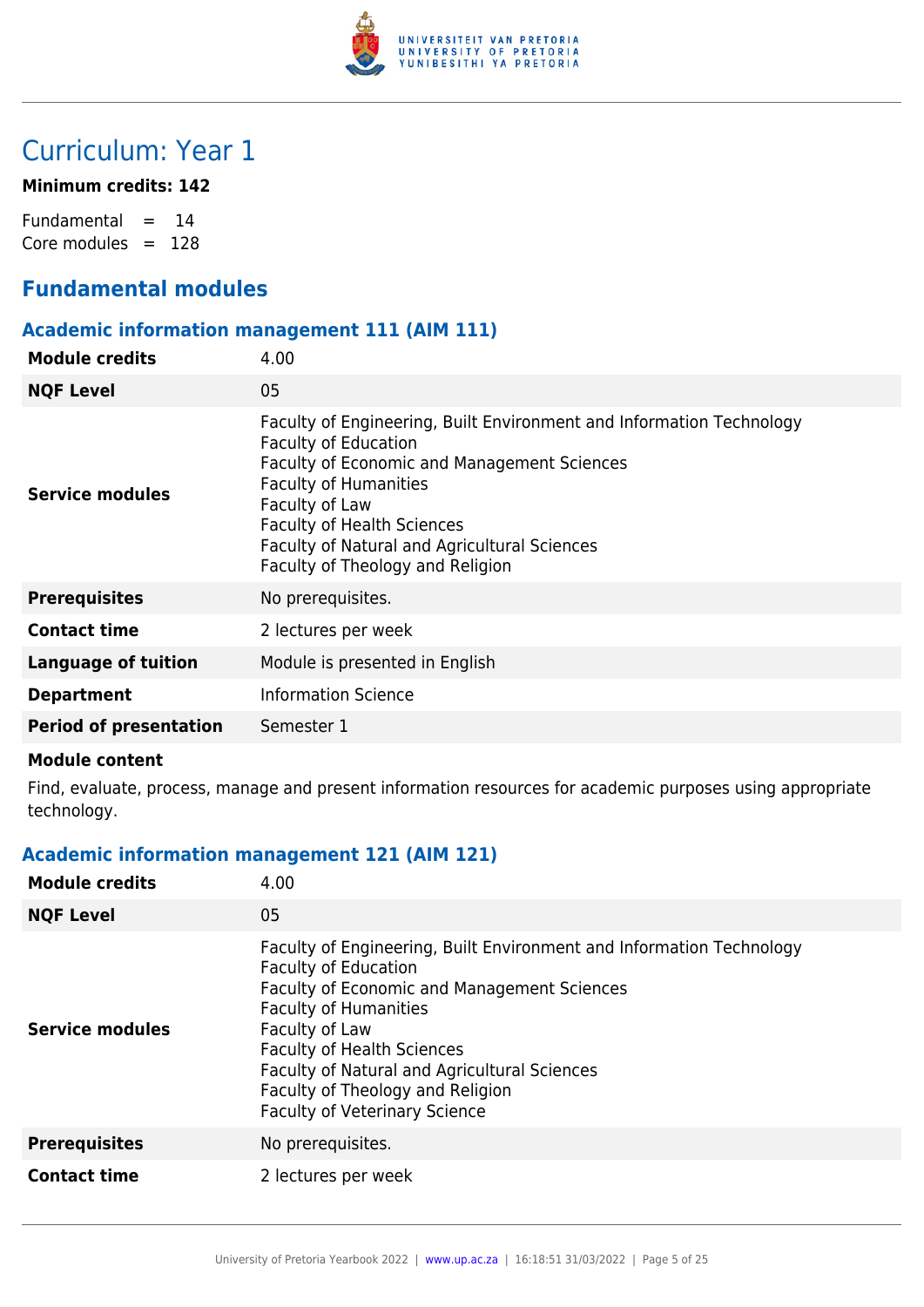

| <b>Language of tuition</b>    | Module is presented in English |
|-------------------------------|--------------------------------|
| <b>Department</b>             | <b>Informatics</b>             |
| <b>Period of presentation</b> | Semester 2                     |

Apply effective search strategies in different technological environments. Demonstrate the ethical and fair use of information resources. Integrate 21st-century communications into the management of academic information.

# **Language and study skills 110 (LST 110)**

| <b>Module credits</b>         | 6.00                                                                                 |
|-------------------------------|--------------------------------------------------------------------------------------|
| <b>NQF Level</b>              | 05                                                                                   |
| Service modules               | Faculty of Natural and Agricultural Sciences<br><b>Faculty of Veterinary Science</b> |
| <b>Prerequisites</b>          | No prerequisites.                                                                    |
| <b>Contact time</b>           | 2 lectures per week                                                                  |
| <b>Language of tuition</b>    | Module is presented in English                                                       |
| <b>Department</b>             | Unit for Academic Literacy                                                           |
| <b>Period of presentation</b> | Semester 1                                                                           |

#### **Module content**

The module aims to equip students with the ability to cope with the reading and writing demands of scientific disciplines.

# **Academic orientation 102 (UPO 102)**

| <b>Module credits</b>         | 0.00                                           |
|-------------------------------|------------------------------------------------|
| <b>NQF Level</b>              | 00                                             |
| Language of tuition           | Module is presented in English                 |
| <b>Department</b>             | Natural and Agricultural Sciences Deans Office |
| <b>Period of presentation</b> | Year                                           |

# **Core modules**

# **Biometry 120 (BME 120)**

| <b>Module credits</b> | 16.00                                                                                                                                                        |
|-----------------------|--------------------------------------------------------------------------------------------------------------------------------------------------------------|
| <b>NQF Level</b>      | 05                                                                                                                                                           |
| Service modules       | Faculty of Engineering, Built Environment and Information Technology<br>Faculty of Natural and Agricultural Sciences<br><b>Faculty of Veterinary Science</b> |
| <b>Prerequisites</b>  | At least 4 (50-59%) in Mathematics in the Grade 12 examination, or at least 50%<br>in both Statistics 113, 123                                               |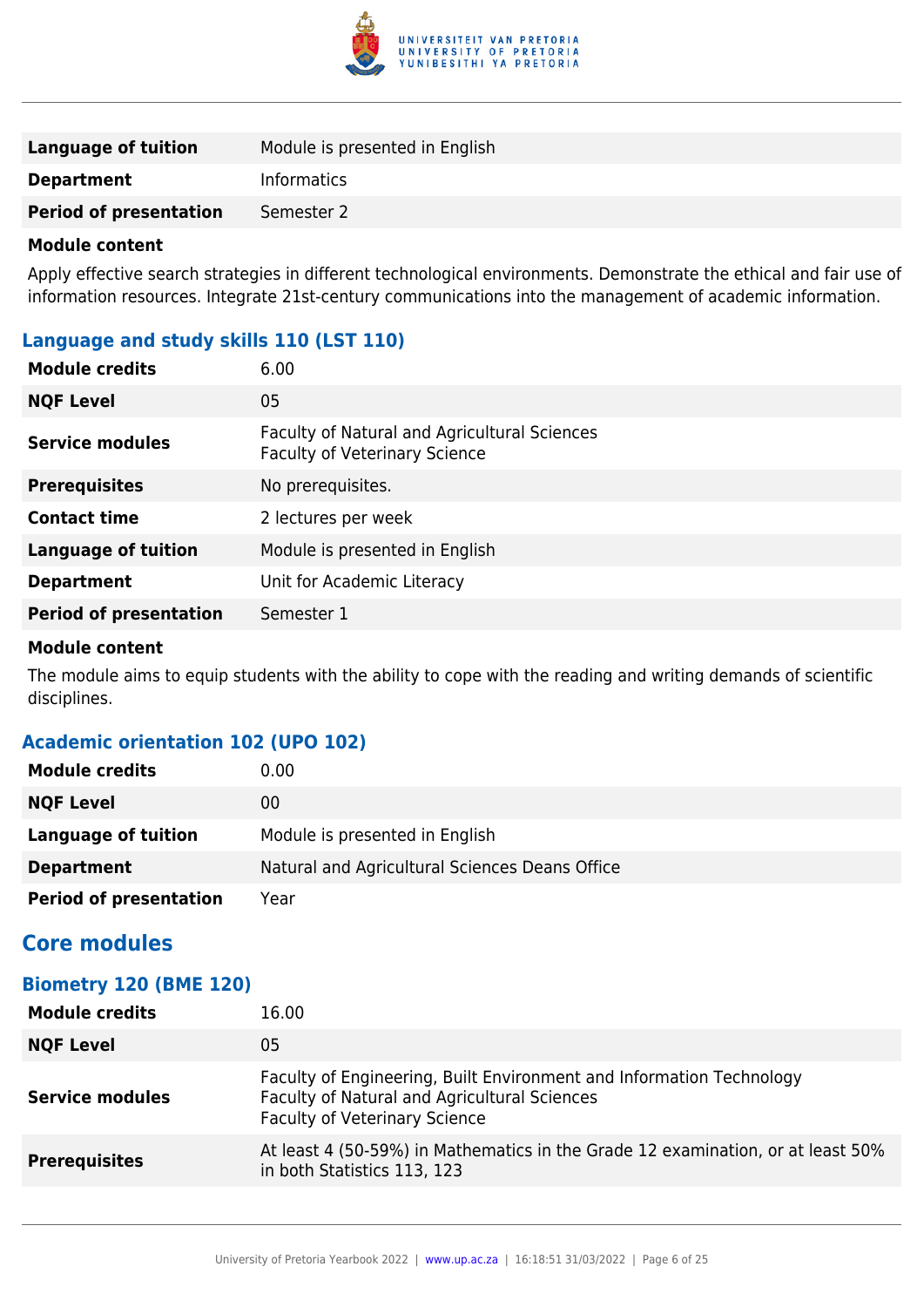

| <b>Contact time</b>           | 1 practical per week, 4 lectures per week |
|-------------------------------|-------------------------------------------|
| <b>Language of tuition</b>    | Module is presented in English            |
| <b>Department</b>             | <b>Statistics</b>                         |
| <b>Period of presentation</b> | Semester 2                                |

Simple statistical analysis: Data collection and analysis: Samples, tabulation, graphical representation, describing location, spread and skewness. Introductory probability and distribution theory. Sampling distributions and the central limit theorem. Statistical inference: Basic principles, estimation and testing in the one- and two-sample cases (parametric and non-parametric). Introduction to experimental design. One- and twoway designs, randomised blocks. Multiple statistical analysis: Bivariate data sets: Curve fitting (linear and non-linear), growth curves. Statistical inference in the simple regression case. Categorical analysis: Testing goodness of fit and contingency tables. Multiple regression and correlation: Fitting and testing of models. Residual analysis. Computer literacy: Use of computer packages in data analysis and report writing.

| 8.00                                                                                                |
|-----------------------------------------------------------------------------------------------------|
| 05                                                                                                  |
| Faculty of Engineering, Built Environment and Information Technology<br><b>Faculty of Education</b> |
| <b>MLB 111 GS</b>                                                                                   |
| 2 lectures per week, fortnightly practicals                                                         |
| Module is presented in English                                                                      |
| Department of Plant and Soil Sciences                                                               |
| Semester 2                                                                                          |
|                                                                                                     |

#### **Plants and society 161 (BOT 161)**

#### **Module content**

Botanical principles of structure and function; diversity of plants; introductory plant systematics and evolution; role of plants in agriculture and food security; principles and applications of plant biotechnology; economical and valuable medicinal products derived from plants; basic principles of plant ecology and their application in conservation and biodiversity management.

This content aligns with the United Nation's Sustainable Debelopment Goals of No Poverty, Good Health and Well-being, Climate Action, Responsible Consumption and Production, and Life on Land.

| CMI 117) /Jeneral cnemistry 117 |                                                                                                                                                                                  |
|---------------------------------|----------------------------------------------------------------------------------------------------------------------------------------------------------------------------------|
| <b>Module credits</b>           | 16.00                                                                                                                                                                            |
| <b>NQF Level</b>                | 05                                                                                                                                                                               |
| <b>Service modules</b>          | Faculty of Engineering, Built Environment and Information Technology<br><b>Faculty of Education</b><br><b>Faculty of Health Sciences</b><br><b>Faculty of Veterinary Science</b> |

# **General chemist**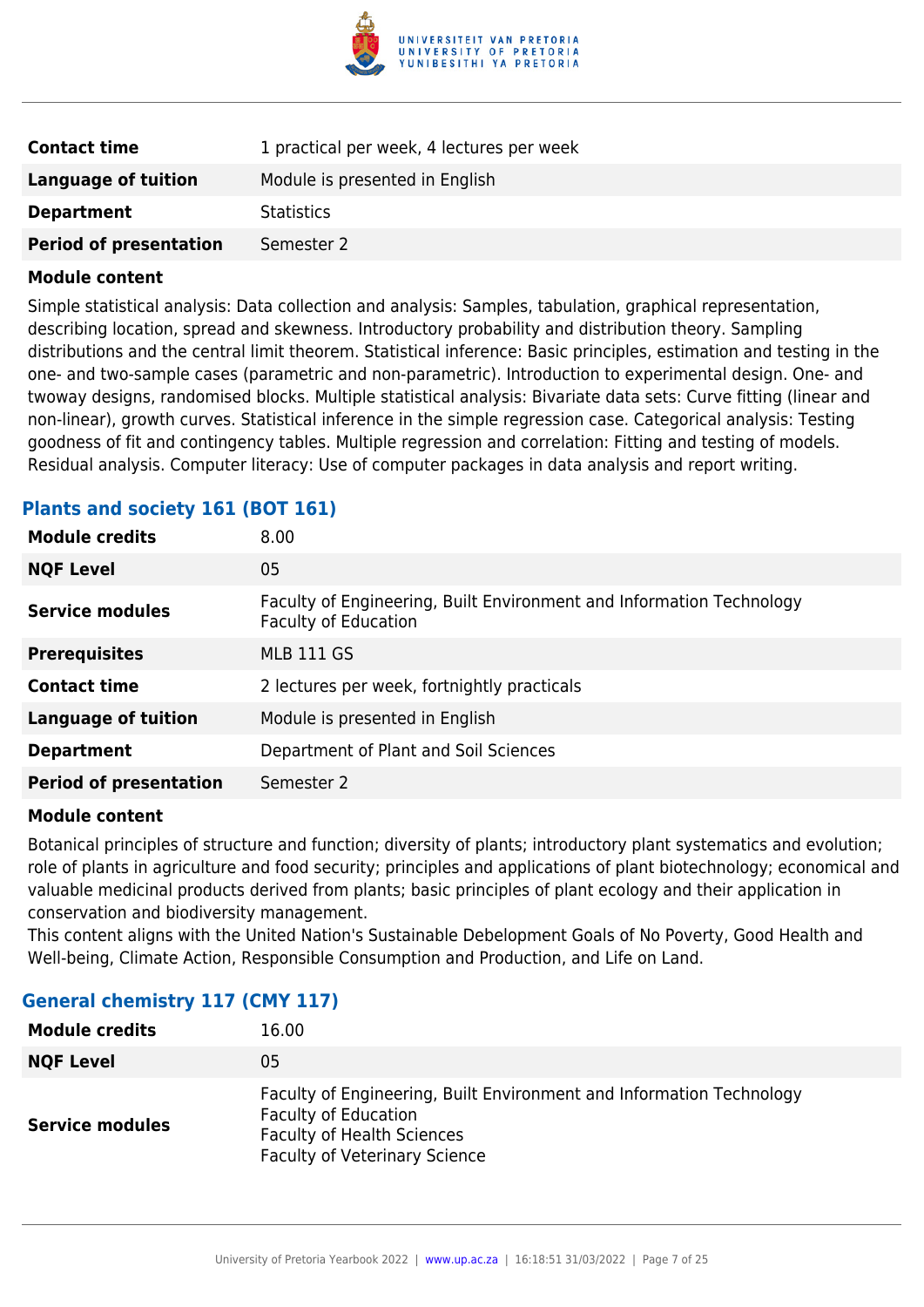

| <b>Prerequisites</b>          | A candidate must have Mathematics for at least 60% and 60% for Physical<br>Sciences. |
|-------------------------------|--------------------------------------------------------------------------------------|
| <b>Contact time</b>           | 1 practical per week, 4 lectures per week                                            |
| <b>Language of tuition</b>    | Module is presented in English                                                       |
| <b>Department</b>             | Chemistry                                                                            |
| <b>Period of presentation</b> | Semester 1                                                                           |

General introduction to inorganic, analytical and physical chemistry. Atomic structure and periodicity. Molecular structure and chemical bonding using the VSEOR model. Nomenclature of inorganic ions and compounds. Classification of reactions: precipitation, acid-base, redox reactions and gas-forming reactions. Mole concept and stoichiometric calculations concerning chemical formulas and chemical reactions. Principles of reactivity: energy and chemical reactions. Physical behaviour gases, liquids, solids and solutions and the role of intermolecular forces. Rate of reactions: Introduction to chemical kinetics.

#### **General chemistry 127 (CMY 127)**

| <b>Module credits</b>         | 16.00                                                                                                                                                                            |
|-------------------------------|----------------------------------------------------------------------------------------------------------------------------------------------------------------------------------|
| <b>NQF Level</b>              | 05                                                                                                                                                                               |
| <b>Service modules</b>        | Faculty of Engineering, Built Environment and Information Technology<br><b>Faculty of Education</b><br><b>Faculty of Health Sciences</b><br><b>Faculty of Veterinary Science</b> |
| <b>Prerequisites</b>          | Natural and Agricultural Sciences students: CMY 117 GS or CMY 154 GS Health<br>Sciences students: none                                                                           |
| <b>Contact time</b>           | 1 practical per week, 4 lectures per week                                                                                                                                        |
| <b>Language of tuition</b>    | Module is presented in English                                                                                                                                                   |
| <b>Department</b>             | Chemistry                                                                                                                                                                        |
| <b>Period of presentation</b> | Semester 2                                                                                                                                                                       |
|                               |                                                                                                                                                                                  |

#### **Module content**

Theory: General physical-analytical chemistry: Chemical equilibrium, acids and bases, buffers, solubility equilibrium, entropy and free energy, electrochemistry. Organic chemistry: Structure (bonding), nomenclature, isomerism, introductory stereochemistry, introduction to chemical reactions and chemical properties of organic compounds and biological compounds, i.e. carbohydrates and aminoacids. Practical: Molecular structure (model building), synthesis and properties of simple organic compounds.

#### **Introductory genetics 161 (GTS 161)**

| <b>Module credits</b> | 8.00 |
|-----------------------|------|
| <b>NQF Level</b>      | 05   |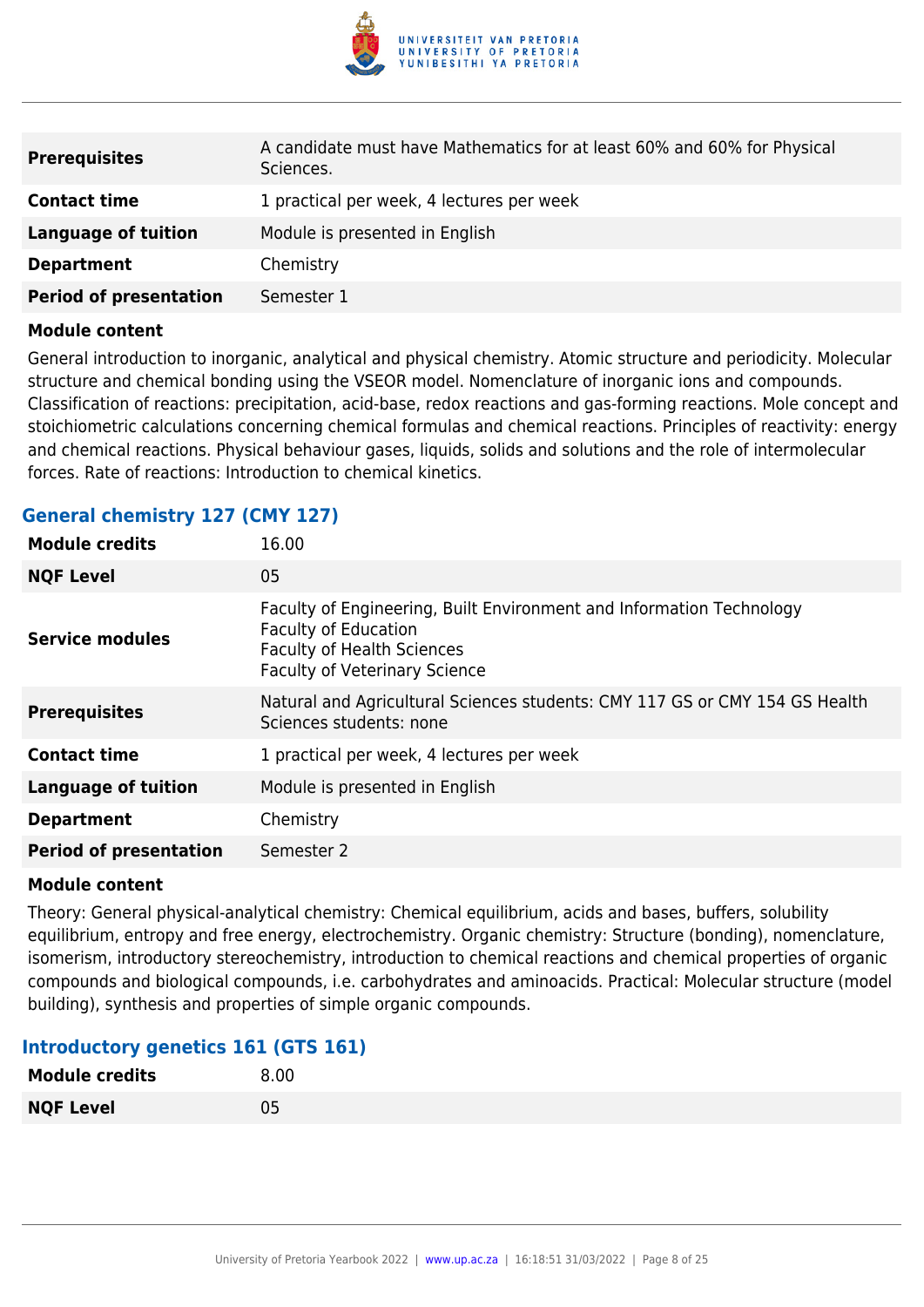

| <b>Service modules</b>        | Faculty of Engineering, Built Environment and Information Technology<br><b>Faculty of Education</b><br><b>Faculty of Veterinary Science</b> |
|-------------------------------|---------------------------------------------------------------------------------------------------------------------------------------------|
| <b>Prerequisites</b>          | <b>MLB 111 GS</b>                                                                                                                           |
| <b>Contact time</b>           | 2 lectures per week, fortnightly tutorials                                                                                                  |
| <b>Language of tuition</b>    | Module is presented in English                                                                                                              |
| <b>Department</b>             | Biochemistry, Genetics and Microbiology                                                                                                     |
| <b>Period of presentation</b> | Semester 2                                                                                                                                  |

Chromosomes and cell division. Principles of Mendelian inheritance: locus and alleles, dominance interactions, extensions and modifications of basic principles.. Probability studies. Sex determination and sex linked traits. Pedigree analysis. Genetic linkage and chromosome mapping. Chromosome variation.

#### **Introduction to microbiology 161 (MBY 161)**

| <b>Module credits</b>         | 8.00                                                                 |
|-------------------------------|----------------------------------------------------------------------|
| <b>NQF Level</b>              | 05                                                                   |
| <b>Service modules</b>        | Faculty of Engineering, Built Environment and Information Technology |
| <b>Prerequisites</b>          | No prerequisites.                                                    |
| <b>Contact time</b>           | 2 lectures per week, fortnightly tutorials                           |
| <b>Language of tuition</b>    | Module is presented in English                                       |
| <b>Department</b>             | Biochemistry, Genetics and Microbiology                              |
| <b>Period of presentation</b> | Semester 2                                                           |

#### **Module content**

The module will introduce the student to the field of Microbiology. Basic Microbiological aspects that will be covered include introduction into the diversity of the microbial world (bacteria, archaea, eukaryotic microorganisms and viruses), basic principles of cell structure and function, microbial nutrition and microbial growth and growth control. Applications in Microbiology will be illustrated by specific examples i.e. bioremediation, animal-microbial symbiosis, plant-microbial symbiosis and the use of microorganisms in industrial microbiology. Wastewater treatment, microbial diseases and food will be introduced using specific examples.

# **Molecular and cell biology 111 (MLB 111)**

| <b>Module credits</b>  | 16.00                                                                                                                                                                            |
|------------------------|----------------------------------------------------------------------------------------------------------------------------------------------------------------------------------|
| <b>NQF Level</b>       | 05                                                                                                                                                                               |
| <b>Service modules</b> | Faculty of Engineering, Built Environment and Information Technology<br><b>Faculty of Education</b><br><b>Faculty of Health Sciences</b><br><b>Faculty of Veterinary Science</b> |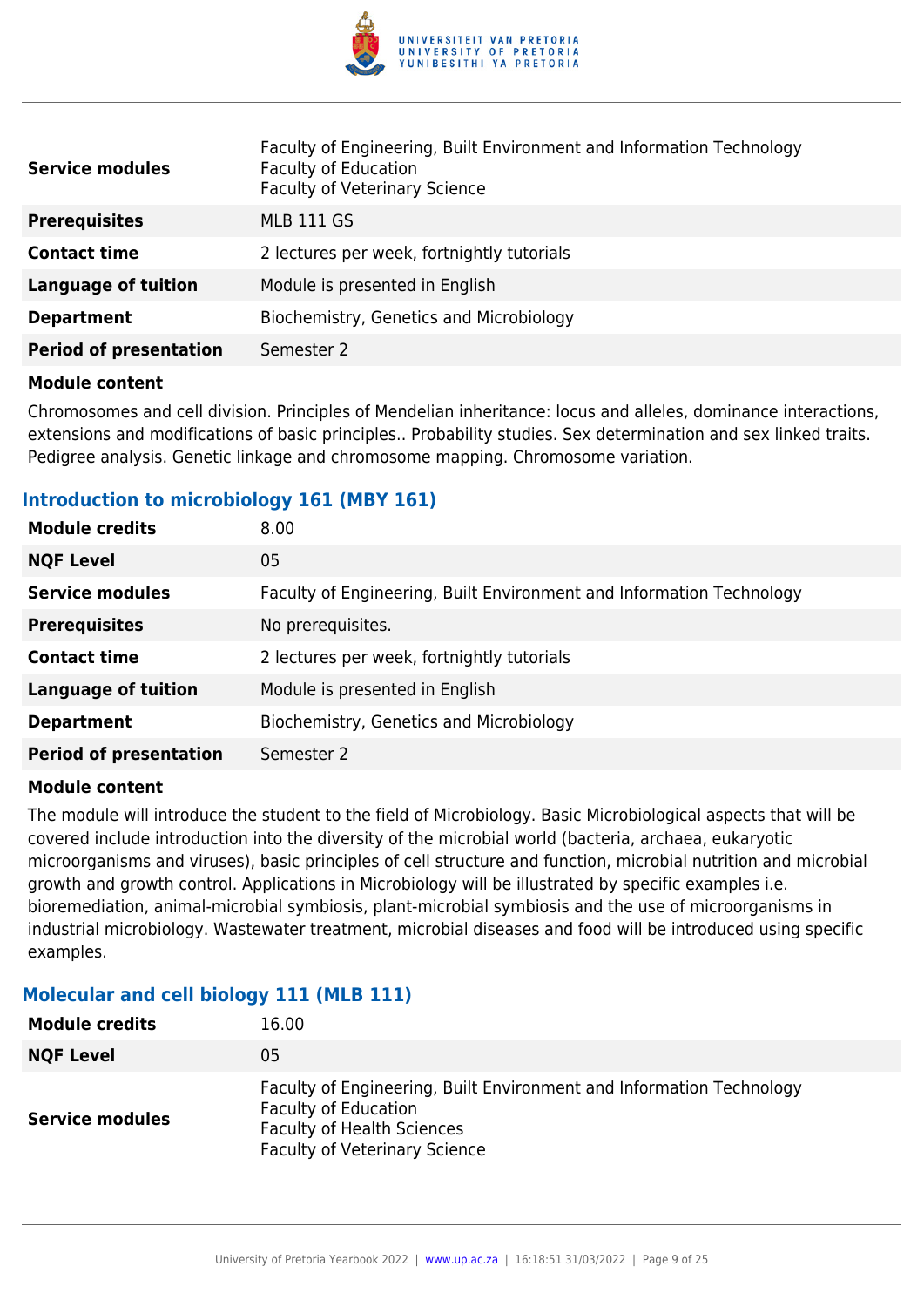

| <b>Prerequisites</b>          | A candidate who has passed Mathematics with at least 60% in the Grade 12<br>examination |
|-------------------------------|-----------------------------------------------------------------------------------------|
| <b>Contact time</b>           | 1 practical/tutorial per week, 4 lectures per week                                      |
| Language of tuition           | Module is presented in English                                                          |
| <b>Department</b>             | Biochemistry, Genetics and Microbiology                                                 |
| <b>Period of presentation</b> | Semester 1                                                                              |

 Introduction to the molecular structure and function of the cell. Basic chemistry of the cell. Structure and composition of prokaryotic and eukaryotic cells. Ultrastructure and function of cellular organelles, membranes and the cytoskeleton. General principles of energy, enzymes and cell metabolism. Selected processes, e.g. glycolysis, respiration and/or photosynthesis. Introduction to molecular genetics: DNA structure and replication, transcription, translation. Cell growth and cell division.

#### **Physics for biology students 131 (PHY 131)**

| <b>Module credits</b>         | 16.00                                                                                                    |
|-------------------------------|----------------------------------------------------------------------------------------------------------|
| <b>NQF Level</b>              | 05                                                                                                       |
| <b>Service modules</b>        | <b>Faculty of Education</b><br><b>Faculty of Health Sciences</b><br><b>Faculty of Veterinary Science</b> |
| <b>Prerequisites</b>          | A candidate must have passed Mathematics with at least 60% in the Grade 12<br>examination                |
| <b>Contact time</b>           | 1 discussion class per week, 1 practical per week, 4 lectures per week                                   |
| <b>Language of tuition</b>    | Module is presented in English                                                                           |
| <b>Department</b>             | Physics                                                                                                  |
| <b>Period of presentation</b> | Semester 1                                                                                               |

#### **Module content**

Units, vectors, one dimensional kinematics, dynamics, work, equilibrium, sound, liquids, heat, thermodynamic processes, electric potential and capacitance, direct current and alternating current, optics, modern physics, radio activity.

#### **Mathematics 134 (WTW 134)**

| <b>Module credits</b>  | 16.00                                                                                                                                       |
|------------------------|---------------------------------------------------------------------------------------------------------------------------------------------|
| <b>NQF Level</b>       | 05                                                                                                                                          |
| <b>Service modules</b> | Faculty of Engineering, Built Environment and Information Technology<br><b>Faculty of Education</b><br><b>Faculty of Veterinary Science</b> |
| <b>Prerequisites</b>   | 50% for Mathematics in Grade 12                                                                                                             |
| <b>Contact time</b>    | 1 tutorial per week, 4 lectures per week                                                                                                    |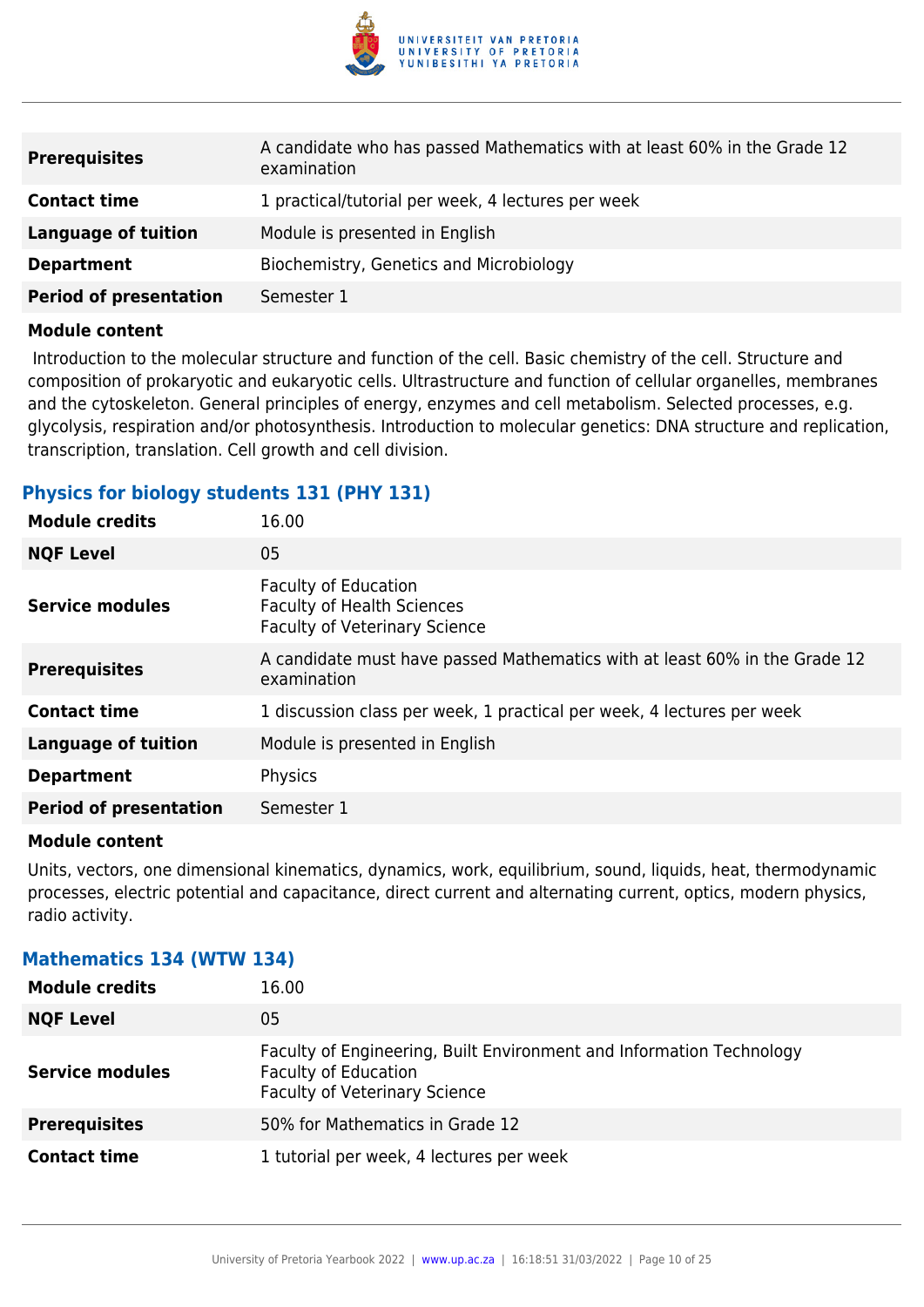

| Language of tuition           | Module is presented in English      |
|-------------------------------|-------------------------------------|
| <b>Department</b>             | Mathematics and Applied Mathematics |
| <b>Period of presentation</b> | Semester 1                          |

\*Students will not be credited for more than one of the following modules for their degree: WTW 134, WTW 165, WTW 114, WTW 158. WTW 134 does not lead to admission to Mathematics at 200 level and is intended for students who require Mathematics at 100 level only. WTW 134 is offered as WTW 165 in the second semester only to students who have applied in the first semester of the current year for the approximately 65 MBChB, or the 5-6 BChD places becoming available in the second semester and who were therefore enrolled for MGW 112 in the first semester of the current year.

Functions, derivatives, interpretation of the derivative, rules of differentiation, applications of differentiation, integration, interpretation of the definite integral, applications of integration. Matrices, solutions of systems of equations. All topics are studied in the context of applications.

# **Animal diversity 161 (ZEN 161)**

| <b>Module credits</b>         | 8.00                                                                |
|-------------------------------|---------------------------------------------------------------------|
| <b>NQF Level</b>              | 05                                                                  |
| Service modules               | <b>Faculty of Education</b><br><b>Faculty of Veterinary Science</b> |
| <b>Prerequisites</b>          | No prerequisites.                                                   |
| <b>Contact time</b>           | 2 lectures per week, fortnightly practicals                         |
| <b>Language of tuition</b>    | Module is presented in English                                      |
| <b>Department</b>             | Zoology and Entomology                                              |
| <b>Period of presentation</b> | Semester 2                                                          |

#### **Module content**

Animal classification, phylogeny organisation and terminology. Evolution of the various animal phyla, morphological characteristics and life cycles of parasitic and non-parasitic animals. Structure and function of reproductive,

respiratory, excretory, circulatory and digestive systems in various animal phyla. In-class discussion will address the sustainable development goals #3, 12, 13, 14 and 15 (Good Health and Well-being. Responsible Consumption and Production, Climate Action, Life Below Water, Life on Land).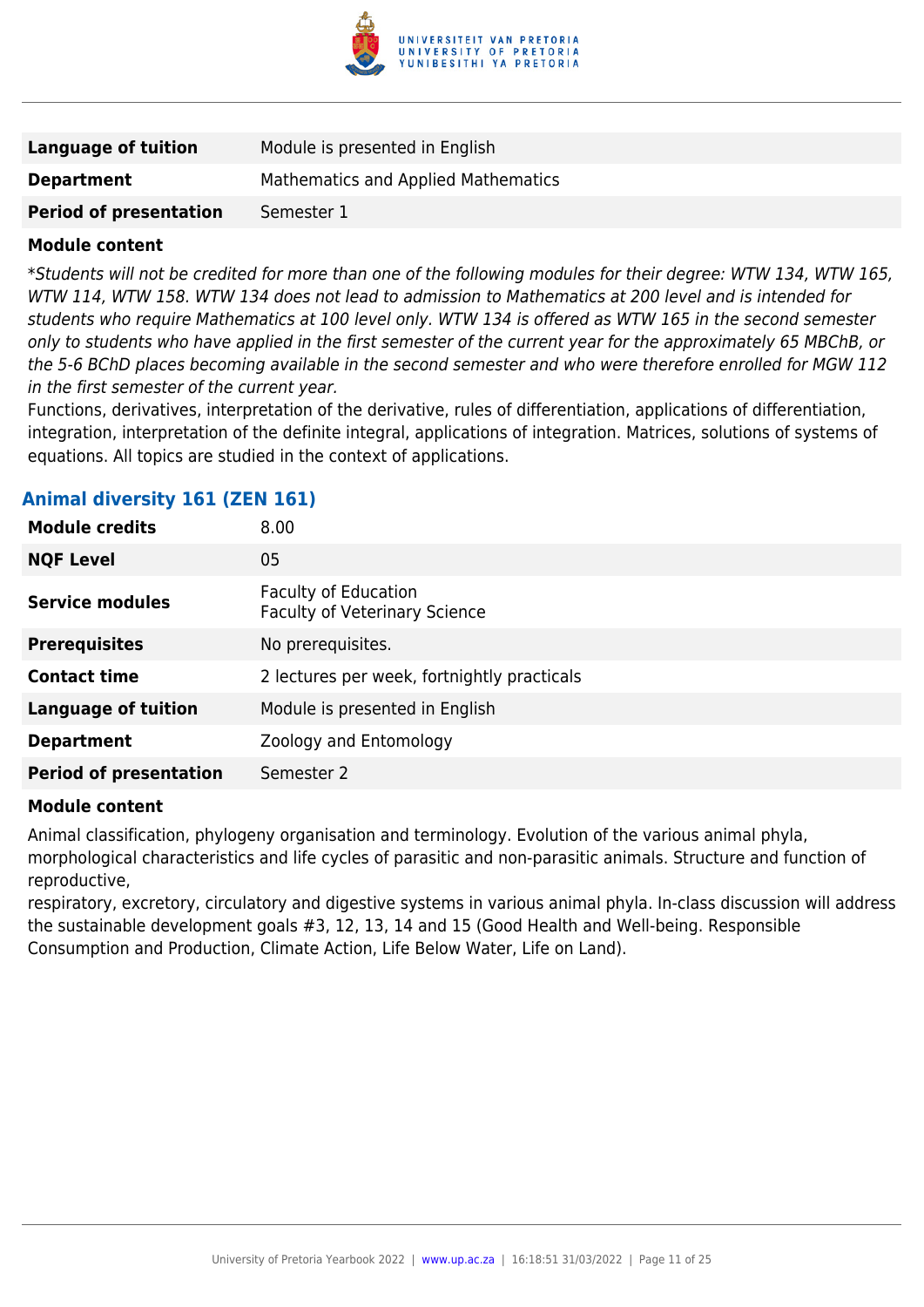

# Curriculum: Year 2

**Minimum credits: 147**

# **Core modules**

### **Introduction to proteins and enzymes 251 (BCM 251)**

| <b>Module credits</b>         | 12.00                                    |
|-------------------------------|------------------------------------------|
| <b>NQF Level</b>              | 06                                       |
| <b>Service modules</b>        | <b>Faculty of Health Sciences</b>        |
| <b>Prerequisites</b>          | CMY 117 GS and CMY 127 GS and MLB 111 GS |
| <b>Contact time</b>           | 1 tutorial per week, 2 lectures per week |
| <b>Language of tuition</b>    | Module is presented in English           |
| <b>Department</b>             | Biochemistry, Genetics and Microbiology  |
| <b>Period of presentation</b> | Semester 1                               |
|                               |                                          |

#### **Module content**

Structural and ionic properties of amino acids. Peptides, the peptide bond, primary, secondary, tertiary and quaternary structure of proteins. Interactions that stabilise protein structure, denaturation and renaturation of proteins. Introduction to methods for the purification of proteins, amino acid composition, and sequence determinations. Enzyme kinetics and enzyme inhibition. Allosteric enzymes, regulation of enzyme activity, active centres and mechanisms of enzyme catalysis. Examples of industrial applications of enzymes and in clinical pathology as biomarkers of diseases. Online activities include introduction to practical laboratory techniques and Good Laboratory Practice; techniques for the quantitative and qualitative analysis of biological molecules; enzyme activity measurements; processing and presentation of scientific data.

| <b>Module credits</b>         | 12.00                                     |
|-------------------------------|-------------------------------------------|
| <b>NQF Level</b>              | 06                                        |
| <b>Service modules</b>        | <b>Faculty of Education</b>               |
| <b>Prerequisites</b>          | BOT 161 and CMY 127 GS.                   |
| <b>Contact time</b>           | 1 practical per week, 2 lectures per week |
| <b>Language of tuition</b>    | Module is presented in English            |
| <b>Department</b>             | Department of Plant and Soil Sciences     |
| <b>Period of presentation</b> | Semester 2                                |

# **Plant physiology and biotechnology 261 (BOT 261)**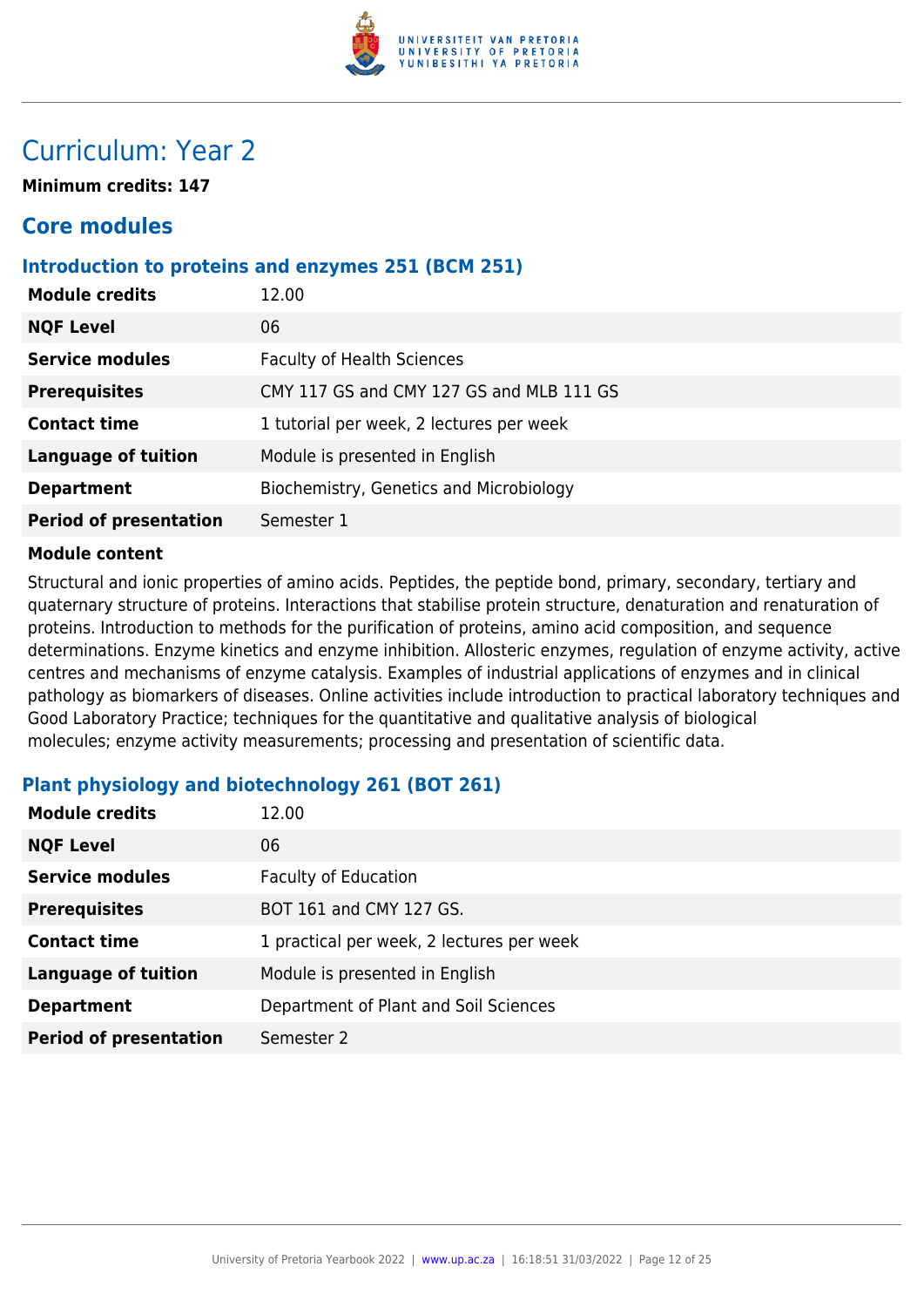

Nitrogen metabolism in plants; nitrogen fixation in Agriculture; plant secondary metabolism and natural products; photosynthesis and carbohydrate metabolism in plants; applications in solar energy; plant growth regulation and the Green Revolution; plant responses to the environment; developing abiotic stress tolerant and disease resistant plants. Practicals: Basic laboratory skills in plant physiology; techniques used to investigate nitrogen metabolism, carbohydrate metabolism, pigment analysis, water transport in plant tissue and response of plants to hormone treatments.

# **Introductory soil science 250 (GKD 250)**

| 12.00                                                                |
|----------------------------------------------------------------------|
| 06                                                                   |
| Faculty of Engineering, Built Environment and Information Technology |
| <b>CMY 117 GS</b>                                                    |
| 1 practical per week, 3 lectures per week                            |
| Module is presented in English                                       |
| Department of Plant and Soil Sciences                                |
| Semester 1                                                           |
|                                                                      |

#### **Module content**

Origin and development of soil, weathering and soil formation processes. Profile differentiation and morphology. Physical characteristics: texture, structure, soil water, atmosphere and temperature. Chemical characteristics: clay minerals, ion exchange, pH, buffer action, soil acidification and salinisation of soil. Soil fertility and fertilisation. Soil classification. Practical work: Laboratory evaluation of simple soil characteristics. Field practicals on soil formation in the Pretoria area.

# **Molecular genetics 251 (GTS 251)**

| <b>Module credits</b>         | 12.00                                                                                               |
|-------------------------------|-----------------------------------------------------------------------------------------------------|
| <b>NQF Level</b>              | 06                                                                                                  |
| <b>Service modules</b>        | Faculty of Engineering, Built Environment and Information Technology<br><b>Faculty of Education</b> |
| <b>Prerequisites</b>          | GTS 161 GS                                                                                          |
| <b>Contact time</b>           | 2 lectures per week, fortnightly tutorials                                                          |
| <b>Language of tuition</b>    | Module is presented in English                                                                      |
| <b>Department</b>             | Biochemistry, Genetics and Microbiology                                                             |
| <b>Period of presentation</b> | Semester 1                                                                                          |

#### **Module content**

The chemical nature of DNA. The processes of DNA replication, transcription, RNA processing, translation. Control of gene expression in prokaryotes and eukaryotes. Recombinant DNA technology and its applications in gene analysis and manipulation.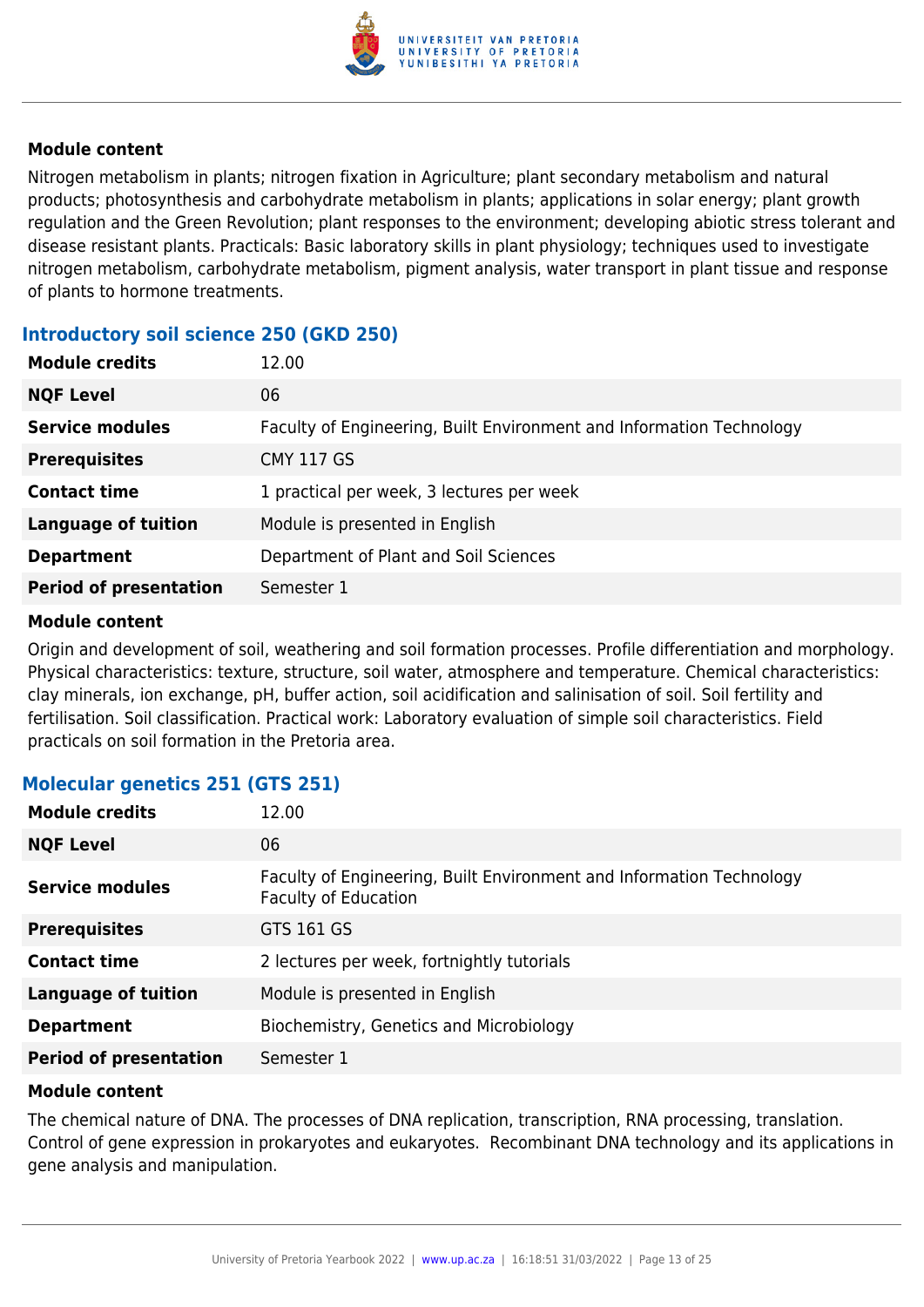

# **Genetic diversity and evolution 261 (GTS 261)**

| <b>Module credits</b>         | 12.00                                                                                               |
|-------------------------------|-----------------------------------------------------------------------------------------------------|
| <b>NQF Level</b>              | 06                                                                                                  |
| <b>Service modules</b>        | Faculty of Engineering, Built Environment and Information Technology<br><b>Faculty of Education</b> |
| <b>Prerequisites</b>          | GTS 251 GS                                                                                          |
| <b>Contact time</b>           | 2 lectures per week, fortnightly tutorials                                                          |
| <b>Language of tuition</b>    | Module is presented in English                                                                      |
| <b>Department</b>             | Biochemistry, Genetics and Microbiology                                                             |
| <b>Period of presentation</b> | Semester 2                                                                                          |
|                               |                                                                                                     |

#### **Module content**

Chromosome structure and transposable elements. Mutation and DNA repair. Genomics and proteomics. Organelle genomes. Introduction to genetic analysis of populations: allele and genotypic frequencies, Hardy Weinberg Law, its extensions and implications for different mating systems. Introduction to quantitative and evolutionary genetics.

#### **Introduction to agricultural economics 210 (LEK 210)**

| <b>Module credits</b>         | 14.00                                              |
|-------------------------------|----------------------------------------------------|
| <b>NQF Level</b>              | 06                                                 |
| <b>Service modules</b>        | Faculty of Economic and Management Sciences        |
| <b>Prerequisites</b>          | No prerequisites.                                  |
| <b>Contact time</b>           | 1 practical/tutorial per week, 3 lectures per week |
| <b>Language of tuition</b>    | Module is presented in English                     |
| <b>Department</b>             | Agricultural Economics Extension and Rural Develo  |
| <b>Period of presentation</b> | Semester 1                                         |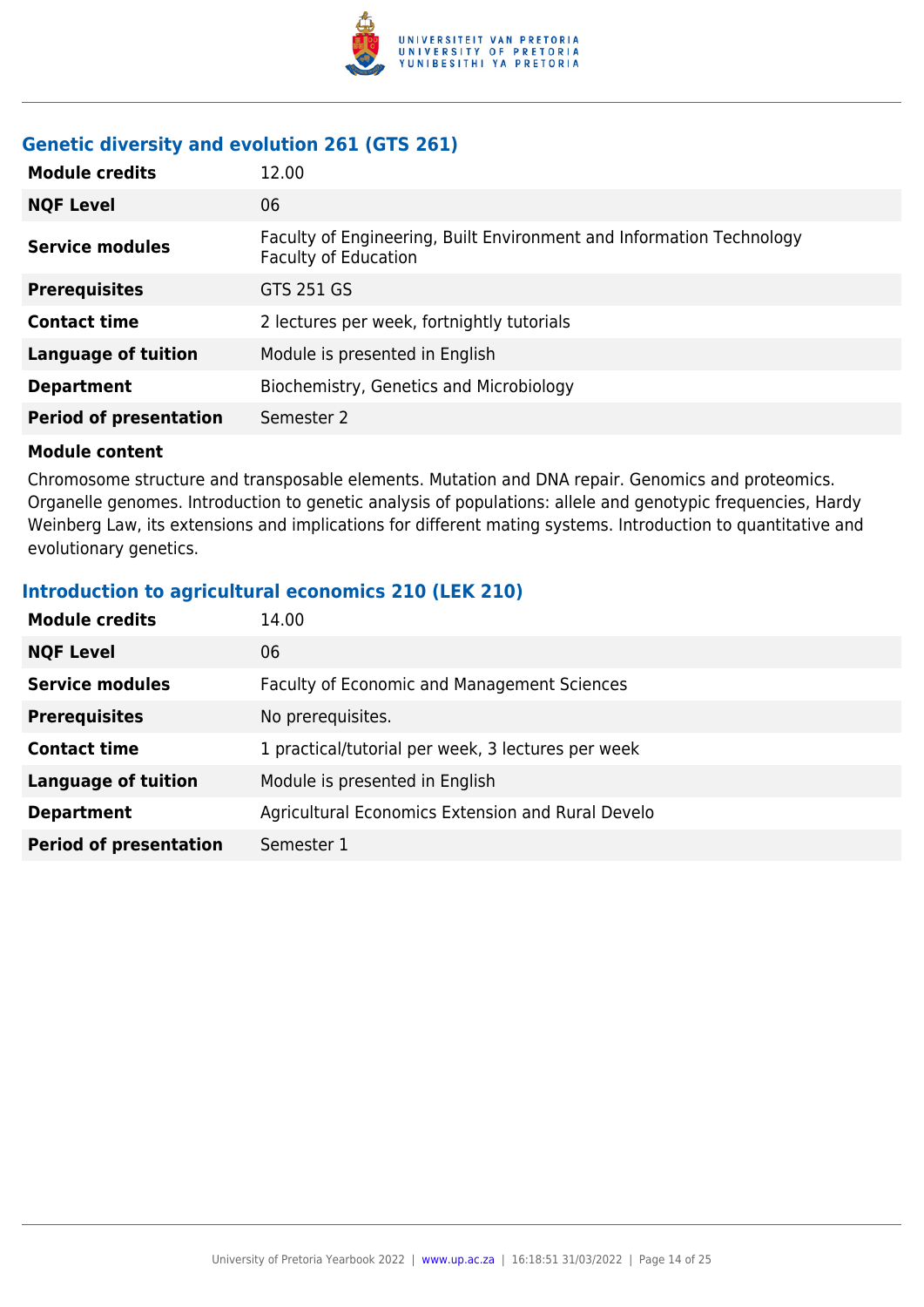

Introduction to the world of agricultural economics: where to find practising agricultural economics services, overview of South African Agricultural Economy, scope of agricultural economics. Introduction to consumption and demand: utility theory, indifference curves, the budget constraint, consumer equilibrium, the law of demand, consumer surplus, tastes and preferences, and measurement and interpretation of elasticities. Introduction to production and supply: condition for perfect competition, classification of inputs, important production relationships, assessing short-run business costs, economics of short-run decisions. Isoquants, isocost line, least cost combination of inputs, long-run expansion of inputs, and economics of business expansion, production possibility frontier, iso-revenue line and profit maximising combination of products. Introduction to market equilibrium and product prices: market equilibrium in a perfectly competitive market, total economic surplus, changes in welfare, adjustments to market equilibrium, market structure characteristics, market equilibrium in a imperfectly competitive market, government regulatory measures. Introduction to financial management in agriculture: Farm management and agricultural finance, farm management information; analysis and interpretation of farm financial statements; risk and farm planning. Budgets: partial, break-even, enterprise, total, cash flow and capital budgets. Elements of business plan, marketing planning and price risk. Financial structuring and sources of finance for farm business. Time value of money.

| <b>Module credits</b>         | 12.00                                             |
|-------------------------------|---------------------------------------------------|
| <b>NQF Level</b>              | 06                                                |
| <b>Service modules</b>        | Faculty of Economic and Management Sciences       |
| <b>Prerequisites</b>          | No prerequisites.                                 |
| <b>Contact time</b>           | 3 lectures per week                               |
| Language of tuition           | Module is presented in English                    |
| <b>Department</b>             | Agricultural Economics Extension and Rural Develo |
| <b>Period of presentation</b> | Semester 2                                        |

# **Agricultural economics 220 (LEK 220)**

#### **Module content**

The agribusiness system; the agricultural value chain, the unique characteristics of agricultural products; marketing functions and costs; historical evolution of agricultural marketing in South Africa. The marketing environment. Consumer behaviour and consumer trends. Introduction to supply and demand analysis. Developing a marketing plan and strategies for agricultural commodities; market analysis; product management; distribution channels for agricultural commodities, the agricultural supply chain. Introduction to the agricultural futures market. Marketing in the 21st century. Online marketing, social media. Market structure.

| <b>Module credits</b>  | 12.00                                                                |
|------------------------|----------------------------------------------------------------------|
| <b>NQF Level</b>       | 06                                                                   |
| <b>Service modules</b> | Faculty of Engineering, Built Environment and Information Technology |
| <b>Prerequisites</b>   | <b>MBY 161 GS</b>                                                    |
| <b>Contact time</b>    | 2 lectures per week, fortnightly practicals                          |
|                        |                                                                      |

# **Bacteriology 251 (MBY 251)**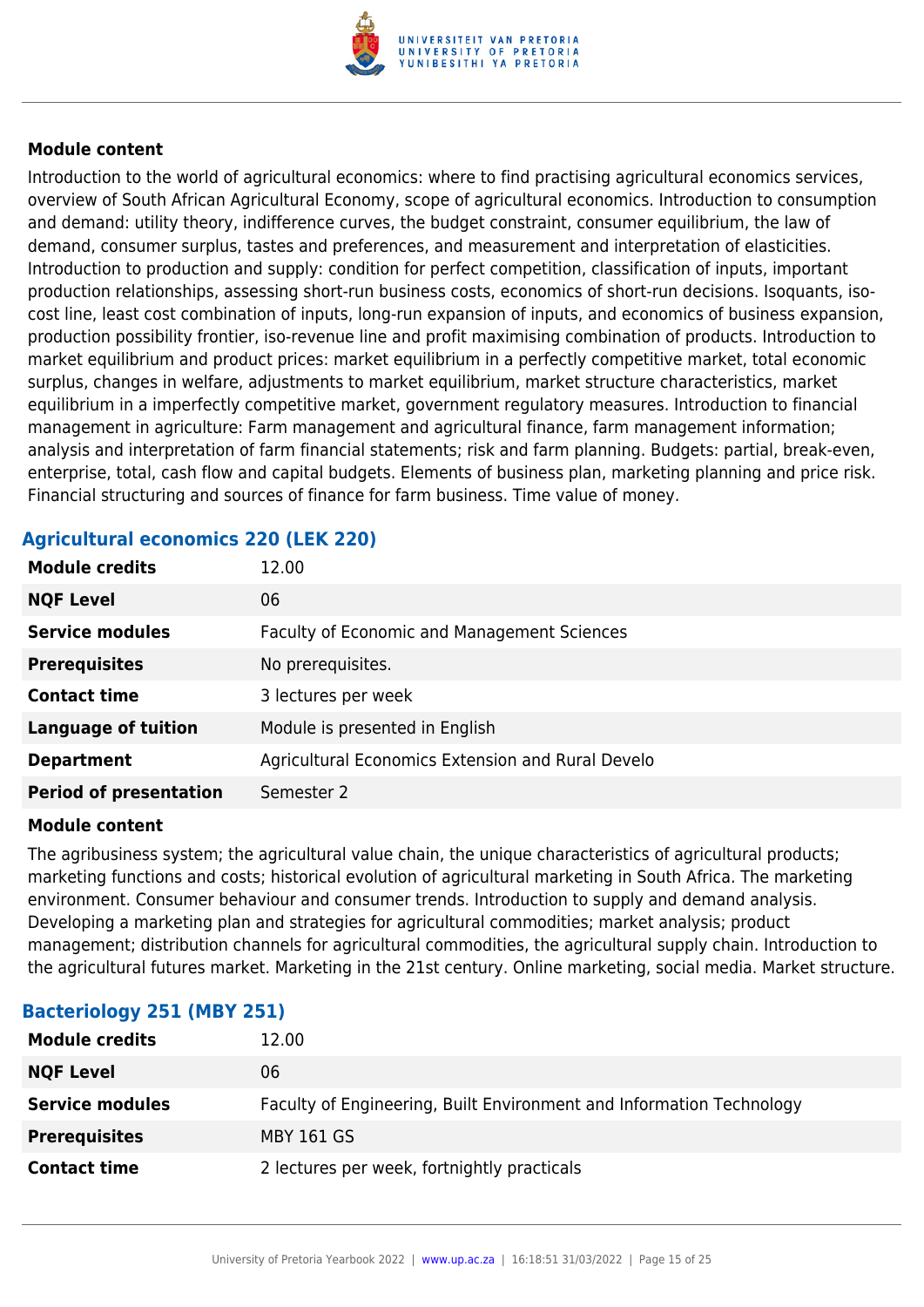

| Language of tuition           | Module is presented in English          |
|-------------------------------|-----------------------------------------|
| <b>Department</b>             | Biochemistry, Genetics and Microbiology |
| <b>Period of presentation</b> | Semester 1                              |

Growth, replication and survival of bacteria, Energy sources, harvesting from light versus oxidation, regulation of catabolic pathways, chemotaxis. Nitrogen metabolism, iron-scavenging. Alternative electron acceptors: denitrification, sulphate reduction, methanogenesis. Bacterial evolution, systematic and genomics. Biodiversity; bacteria occurring in the natural environment (soil, water and air), associated with humans, animals, plants, and those of importance in foods and in the water industry.

# **Mycology 261 (MBY 261)**

| <b>Module credits</b>         | 12.00                                                                |
|-------------------------------|----------------------------------------------------------------------|
| <b>NQF Level</b>              | 06                                                                   |
| <b>Service modules</b>        | Faculty of Engineering, Built Environment and Information Technology |
| <b>Prerequisites</b>          | <b>MBY 161 GS</b>                                                    |
| <b>Contact time</b>           | 2 lectures per week, Fortnightly practicals/tutorials                |
| <b>Language of tuition</b>    | Module is presented in English                                       |
| <b>Department</b>             | Biochemistry, Genetics and Microbiology                              |
| <b>Period of presentation</b> | Semester 2                                                           |

#### **Module content**

Organisation and molecular architecture of fungal thalli, chemistry of the fungal cell. Chemical and physiological requirements for growth and nutrient acquisition. Mating and meiosis; spore development; spore dormancy, dispersal and germination. Fungi as saprobes in soil, air, plant, aquatic and marine ecosystems; role of fungi as decomposers and in the deterioration of materials; fungi as predators and parasites; mycoses, mycetisms and mycotoxicoses; fungi as symbionts of plants, insects and animals. Applications of fungi in biotechnology.

#### **Introduction to crop protection 251 (PLG 251)**

| <b>Module credits</b>         | 12.00                                     |
|-------------------------------|-------------------------------------------|
| <b>NQF Level</b>              | 06                                        |
| <b>Prerequisites</b>          | No prerequisites.                         |
| <b>Contact time</b>           | 1 practical per week, 2 lectures per week |
| <b>Language of tuition</b>    | Module is presented in English            |
| <b>Department</b>             | Department of Plant and Soil Sciences     |
| <b>Period of presentation</b> | Semester 1                                |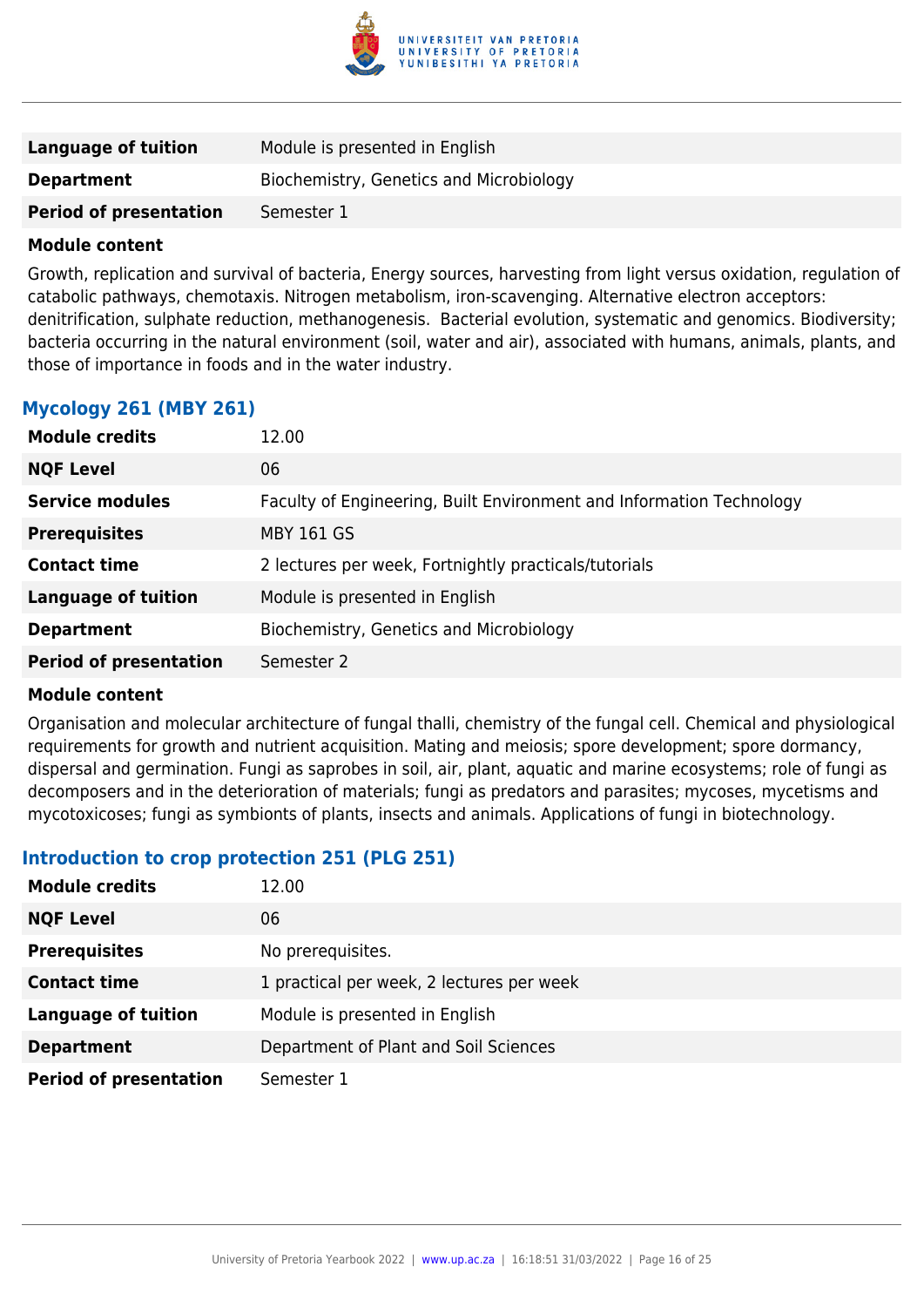

Development and importance of crop protection. Basic principles in crop protection i.e. epidemic development of disease and insect pest populations, ecology of plant diseases and abiotic factors that affect plant health i.e. environmental pollution and pesticides, nutrient deficiencies and extreme environmental conditions. Ecological aspects of plant diseases, pest outbreaks and weed invasion. Important agricultural pests and weeds, globally as well as in African context. Life cycles of typical disease causing organisms. Basic principles of integrated pest and disease management. The importance of crop protection in the context of sustainable development will be highlighted.

# **Principles of plant pathology 262 (PLG 262)**

| <b>Module credits</b>         | 12.00                                     |
|-------------------------------|-------------------------------------------|
| <b>NQF Level</b>              | 06                                        |
| <b>Prerequisites</b>          | <b>MBY 161 GS</b>                         |
| <b>Contact time</b>           | 1 practical per week, 2 lectures per week |
| <b>Language of tuition</b>    | Module is presented in English            |
| <b>Department</b>             | Department of Plant and Soil Sciences     |
| <b>Period of presentation</b> | Semester 2                                |

#### **Module content**

Fundamental principles of plant pathology. The concept of disease in plants. Causes of plant diseases. Stages in development of plant diseases. Disease cycles and selected examples relevant to Africa. Diagnosis of plant diseases and the sustainable development goals that articulate with plant pathology.

# **Sustainable crop production and agroclimatology 251 (PPK 251)**

| <b>Module credits</b>         | 15.00                                       |
|-------------------------------|---------------------------------------------|
| <b>NQF Level</b>              | 06                                          |
| <b>Prerequisites</b>          | <b>BOT 161</b>                              |
| <b>Contact time</b>           | 3 lectures per week, fortnightly practicals |
| <b>Language of tuition</b>    | Module is presented in English              |
| <b>Department</b>             | Department of Plant and Soil Sciences       |
| <b>Period of presentation</b> | Semester 2                                  |

#### **Module content**

Influence of climate on cropping systems in South Africa. The surface energy balance. Hydrological cycles and the soil water balance. Sustainable crop production. Simple radiation and water limited models. Potential yield, target yield and maximum economic yield. Crop nutrition and fertiliser management. Principles of soil cultivation and conservation. Climate change and crop production – mitigation and adaptation.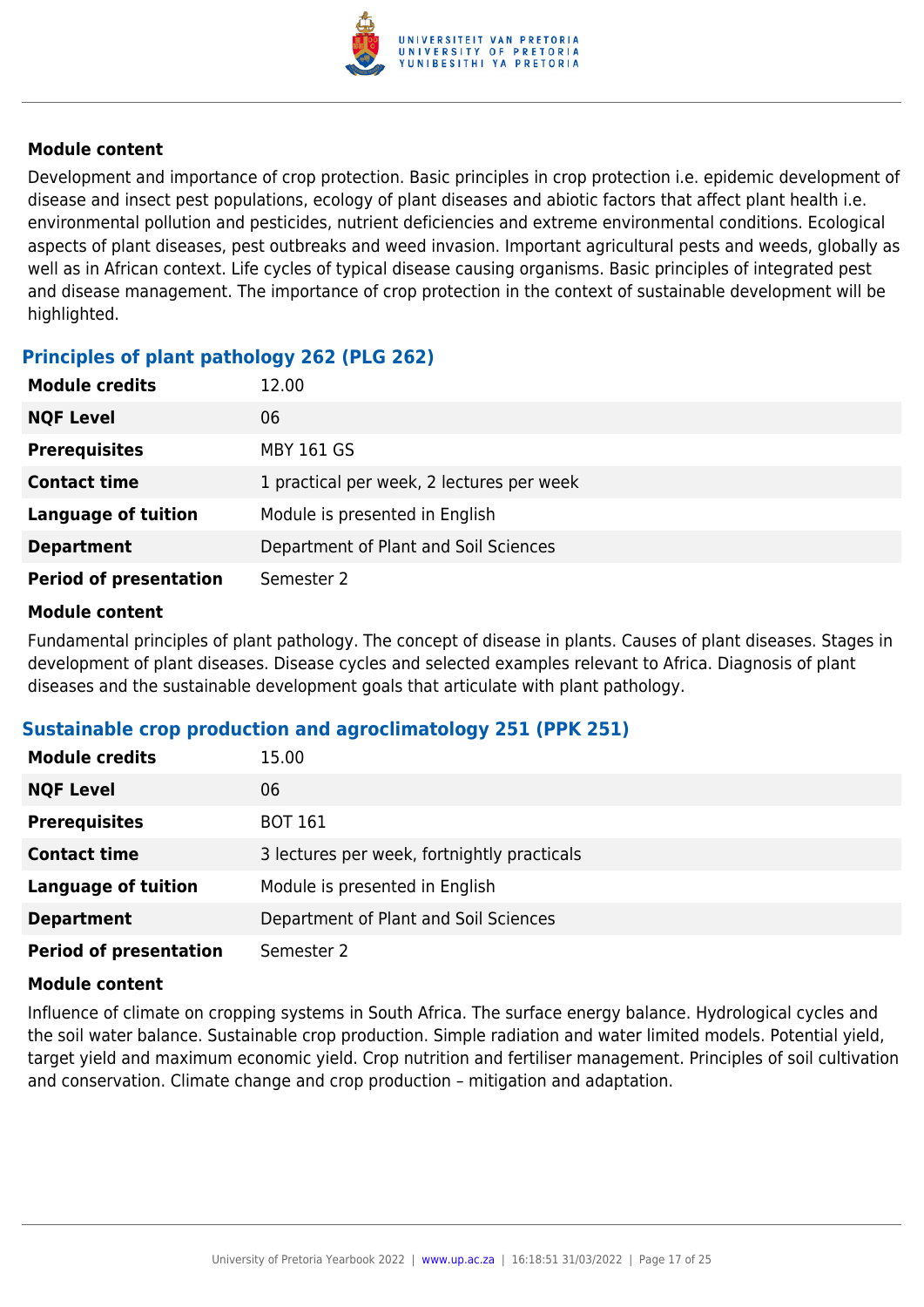

# Curriculum: Year 3

**Minimum credits: 136**

# **Core modules**

### **Field crops 361 (AGR 361)**

| <b>Module credits</b>         | 14.00                                       |
|-------------------------------|---------------------------------------------|
| <b>NQF Level</b>              | 07                                          |
| <b>Prerequisites</b>          | <b>PPK 251</b>                              |
| <b>Contact time</b>           | 2 lectures per week, fortnightly practicals |
| <b>Language of tuition</b>    | Module is presented in English              |
| <b>Department</b>             | Department of Plant and Soil Sciences       |
| <b>Period of presentation</b> | Semester 2                                  |

#### **Module content**

Botanical characteristics, classification, growth requirements, production practices and utilization of crops rich in starch, oil, sugar and protein, fibre crops, narcotic and medicinal plants. The use of conservation agriculture (CA) in field crop production is becoming ever increasingly important, especially since it is directly related to Sustainable Development Goals (SDGs) 2 (food), 6 (water), 7 (energy) 13 (climate) and 15 (soil). During the semester applicable AC and SDG examples will be highlighted. Practicals will consist out of a trial on the experimental farm and visits to research institutions and producers.

#### **Plant ecophysiology 356 (BOT 356)**

| <b>Module credits</b>         | 18.00                                     |
|-------------------------------|-------------------------------------------|
| <b>NQF Level</b>              | 07                                        |
| <b>Service modules</b>        | <b>Faculty of Education</b>               |
| <b>Prerequisites</b>          | <b>BOT 161</b>                            |
| <b>Contact time</b>           | 1 practical per week, 2 lectures per week |
| <b>Language of tuition</b>    | Module is presented in English            |
| <b>Department</b>             | Department of Plant and Soil Sciences     |
| <b>Period of presentation</b> | Semester 1                                |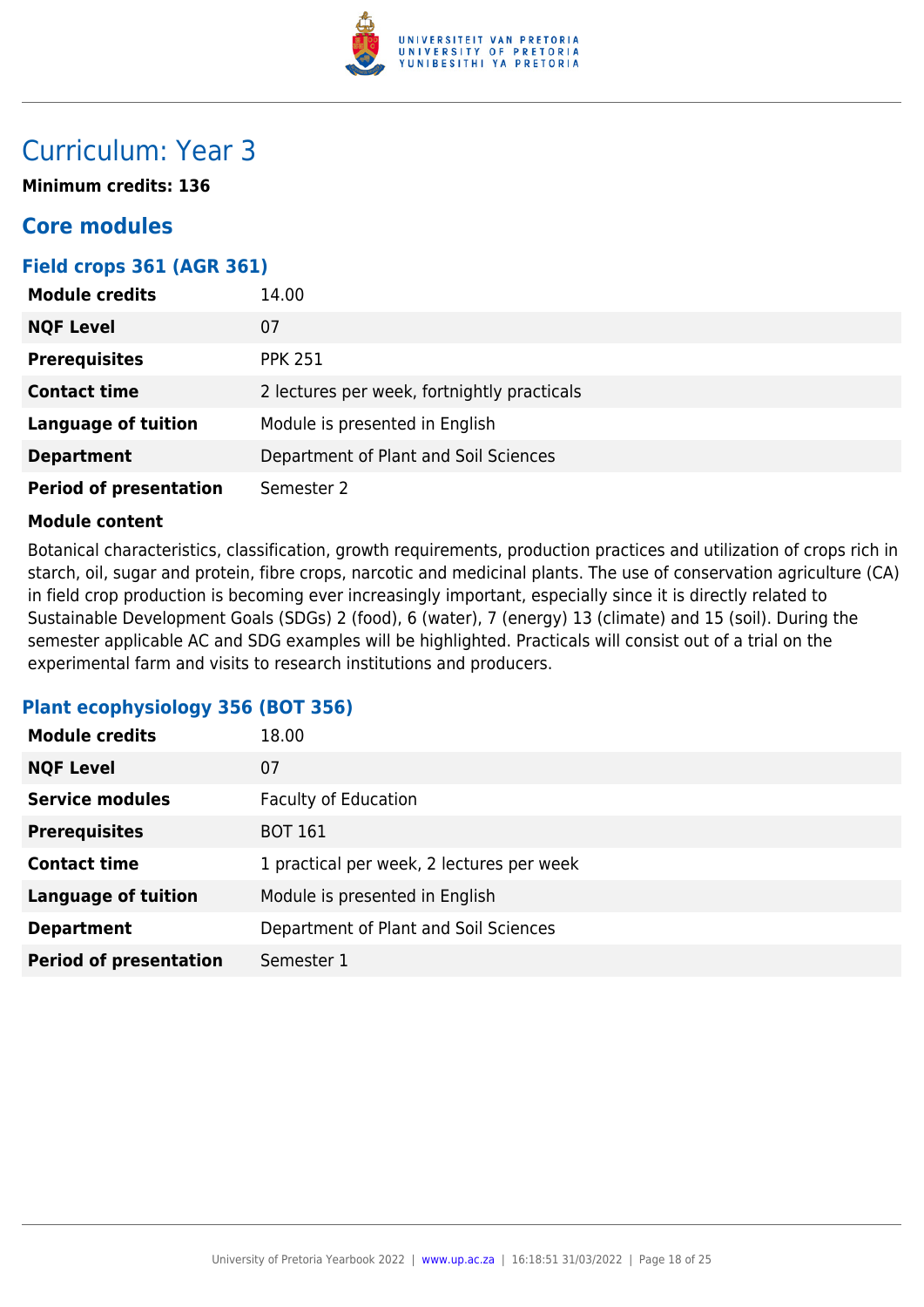

Introduction to plant ecophysiology and plants response to environmental stress. Understanding how various biotic and abiotic factors affect plant metabolic processes, including photosynthesis and respiration. Emphasis is placed on the efficiency of the mechanisms whereby C3-, C4 and CAM-plants bind CO2 and how they are impacted by the environment. To understand the functioning of plants in diverse environments, the relevant structural properties of plants, the impact of soil composition, water flow in the soil-plant air continuum and long distance transport of assimilates will be discussed. Students will research a topic relevant to plant ecophysiology and present this in the form of an oral presentation. Students will conduct a practical project to study the effects of environmental factors on C3 and C4 plant growth and physiology. Students will present the report in a written format according to the guidelines of a relevant scientific journal. Relevant readings will be used to highlight the alignment of the module with the Sustainable Development Goals, with emphasis placed on climate action.

# **Plant genetics and crop biotechnology 361 (BTC 361)**

| <b>Module credits</b>         | 18.00                                                                |
|-------------------------------|----------------------------------------------------------------------|
| <b>NQF Level</b>              | 07                                                                   |
| <b>Service modules</b>        | Faculty of Engineering, Built Environment and Information Technology |
| <b>Prerequisites</b>          | GTS 251 and {GTS 261 GS or BOT 261}                                  |
| <b>Contact time</b>           | 1 practical/tutorial per week, 2 lectures per week                   |
| <b>Language of tuition</b>    | Module is presented in English                                       |
| <b>Department</b>             | Biochemistry, Genetics and Microbiology                              |
| <b>Period of presentation</b> | Semester 2                                                           |

#### **Module content**

Plant genetics and genomics: gene control in plants, epigenetics, co-suppression, forward and reverse genetics, structural and functional genomics. Plant development: flowering, genetics imprinting. Plant-environment interactions. Crop genetic modification: food security, GMO regulation, plant transformation, whole-chromosome transformation, synthetic biology, homologous recombination. Crop molecular markers: marker types, genotyping, QTL mapping, marker-assisted breeding. Future of crop biotechnology: applications of genomics, biopharming, genetical genomics, systems biology

# **Principles and practices 351 (HSC 351)**

| <b>Module credits</b>         | 14.00                                       |
|-------------------------------|---------------------------------------------|
| <b>NQF Level</b>              | 07                                          |
| <b>Prerequisites</b>          | No prerequisites.                           |
| <b>Contact time</b>           | 2 lectures per week, fortnightly practicals |
| <b>Language of tuition</b>    | Module is presented in English              |
| <b>Department</b>             | Department of Plant and Soil Sciences       |
| <b>Period of presentation</b> | Semester 1                                  |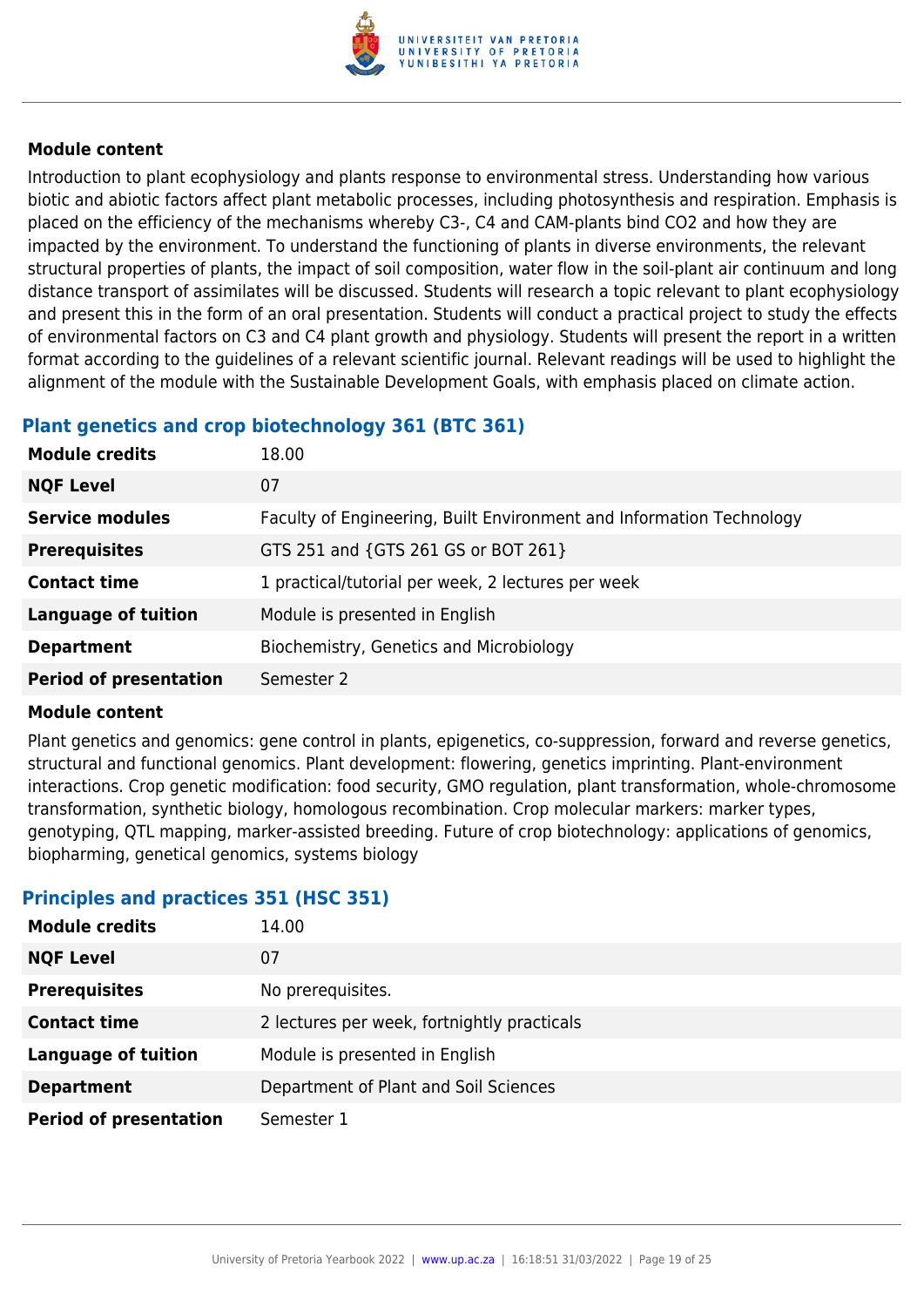

The organised nursery industry in South Africa. Principles: seed production; seed germination; rooting of cuttings; budding and grafting; propagation using specialised organs; micro propagation (tissue culturing). Practices: Greenhouse construction, lighting in the nursery; cooling and heating; soil-based and soil-less growing media; container types; irrigation and fertilisation; growth manipulation; pest and disease management. Management, economic and marketing aspects of a typical nursery operation. Students will get hands-on experience and will visit nurseries.

# **Virology 351 (MBY 351)**

| <b>Module credits</b>         | 18.00                                              |
|-------------------------------|----------------------------------------------------|
| <b>NQF Level</b>              | 07                                                 |
| <b>Prerequisites</b>          | <b>MBY 251 GS</b>                                  |
| <b>Contact time</b>           | 1 practical/tutorial per week, 2 lectures per week |
| <b>Language of tuition</b>    | Module is presented in English                     |
| <b>Department</b>             | Biochemistry, Genetics and Microbiology            |
| <b>Period of presentation</b> | Semester 1                                         |

#### **Module content**

Introduction to the viruses as a unique kingdom inclusive of their different hosts, especially bacteria, animals and plants; RNA and DNA viruses; viroids, tumour viruses and oncogenes, mechanisms of replication, transcription and protein synthesis; effect on hosts; viral immunology; evolution of viruses.

#### **Genetic manipulation of microbes 364 (MBY 364)**

| <b>Module credits</b>         | 18.00                                     |
|-------------------------------|-------------------------------------------|
| <b>NQF Level</b>              | 07                                        |
| <b>Prerequisites</b>          | MBY 251 and GTS 251                       |
| <b>Contact time</b>           | 1 practical per week, 2 lectures per week |
| <b>Language of tuition</b>    | Module is presented in English            |
| <b>Department</b>             | Biochemistry, Genetics and Microbiology   |
| <b>Period of presentation</b> | Semester 2                                |

#### **Module content**

Isolation of clonable DNA (genomic libraries, cDNA synthesis) cloning vectors (plasmids, bacteriophages, cosmids) plasmid incompatibility and control of copy number. Ligation of DNA fragments, modification of DNA end and different ligation strategies. Direct and indirect methods for the identification of recombinant organisms. Characterization (polymerase chain reaction, nucleic acid sequencing) and mutagenisis of cloned DNA fragments. Gene expression in Gram negative (E.coli) Gram positive (B.subtilis) and yeast cells (S.cerevisea). Use of Agrobacterium and baculoviruses for gene expression in plant and insect cells respectively. Applications in protein engineering, diagnostics and synthesis of useful products.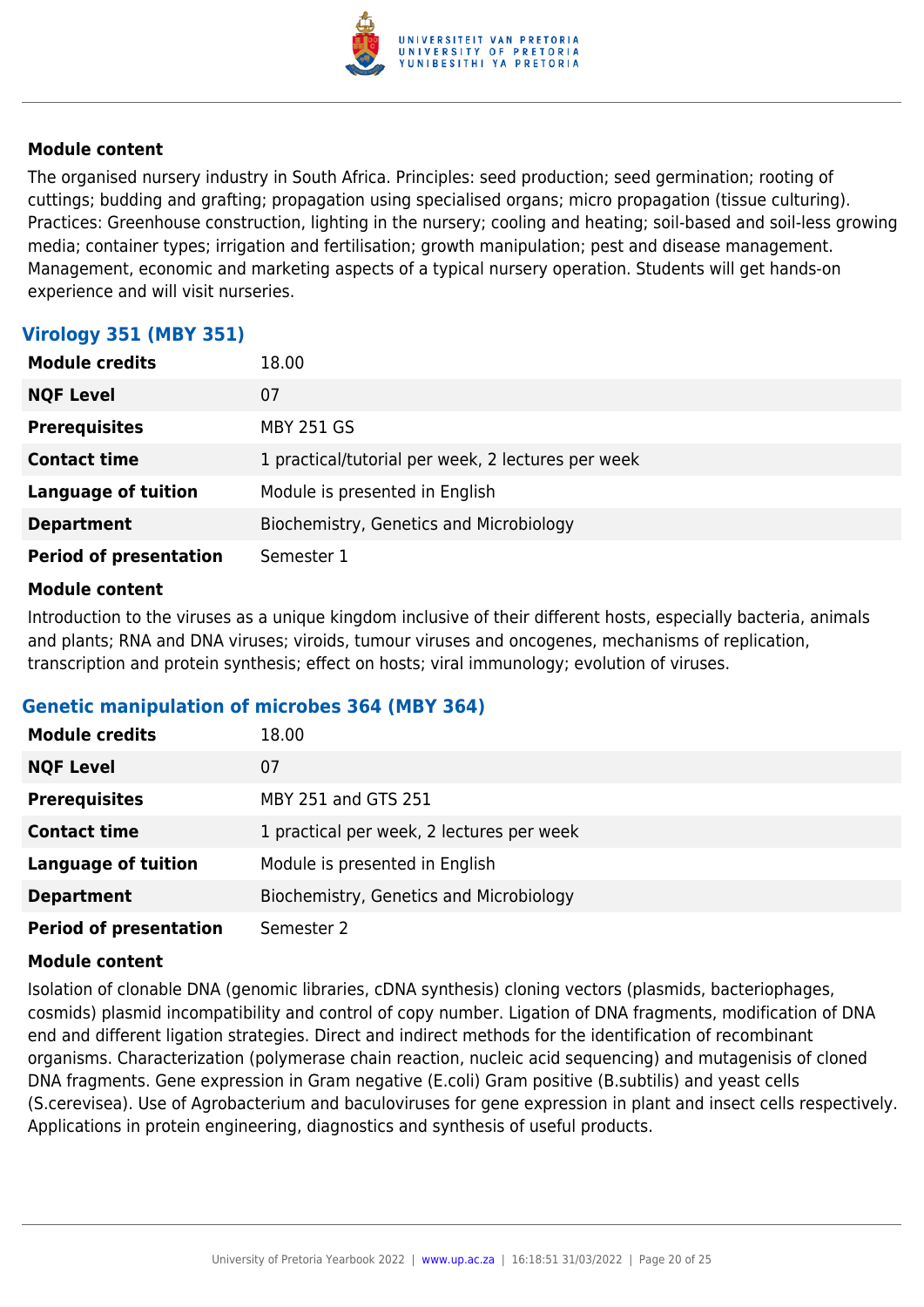

# **General plant pathology 351 (PLG 351)**

| <b>Module credits</b>         | 18.00                                     |
|-------------------------------|-------------------------------------------|
| <b>NQF Level</b>              | 07                                        |
| <b>Prerequisites</b>          | MBY 161 and PLG 262                       |
| <b>Contact time</b>           | 1 practical per week, 2 lectures per week |
| <b>Language of tuition</b>    | Module is presented in English            |
| <b>Department</b>             | Department of Plant and Soil Sciences     |
| <b>Period of presentation</b> | Semester 1                                |

#### **Module content**

Principles and examples of plant diseases and their socio-economic importance particularly in the context of Africa and South Africa. Pathogens causing disease of seeds, seedlings, foliage, roots, stems, grains and fruit. Diagnosis, symptom expression and selected disease cycle examples caused by fungi, bacteria, viruses and nematodes.

#### **Plant disease control 363 (PLG 363)**

| <b>Module credits</b>         | 18.00                                     |
|-------------------------------|-------------------------------------------|
| <b>NQF Level</b>              | 07                                        |
| <b>Prerequisites</b>          | PLG 251 or PLG 262.                       |
| <b>Contact time</b>           | 1 practical per week, 2 lectures per week |
| <b>Language of tuition</b>    | Module is presented in English            |
| <b>Department</b>             | Department of Plant and Soil Sciences     |
| <b>Period of presentation</b> | Semester 2                                |

#### **Module content**

Principles of plant disease control and how it resonates with the sustainable development goals. Non-chemical control including biological control, disease resistance, regulatory measures, cultivation practices, physical methods. Modern chemo-therapy: characteristics, mode of action and application of bioproducts, fungicides, bactericides and nematicides. Principles of integrated disease management. The module will also cover applicable South African legislation, the local crop protection industries and the procedure of registering new chemicals.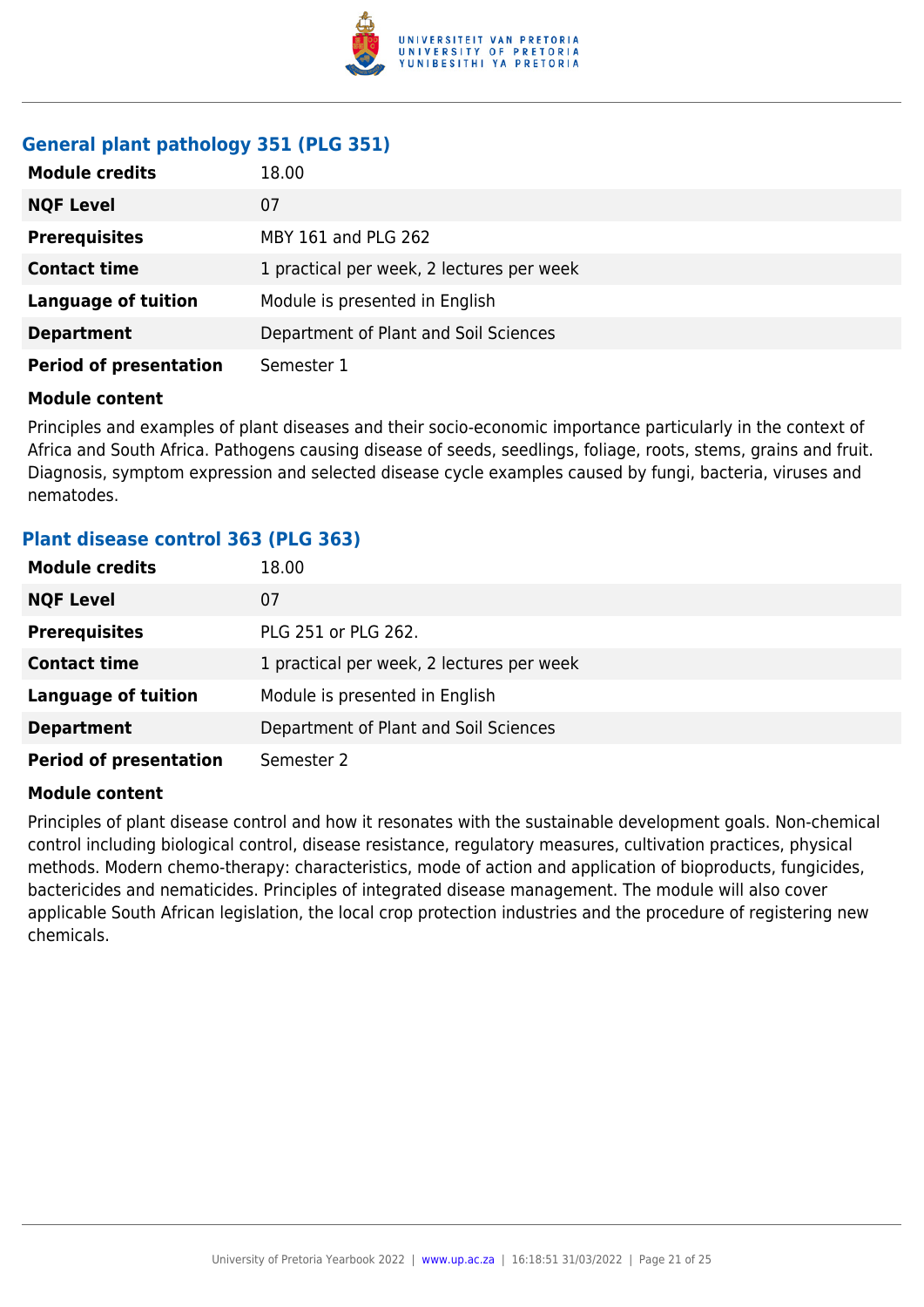

# Curriculum: Final year

**Minimum credits: 145**

# **Core modules**

# **Statistics for biological sciences 410 (BME 410)**

| <b>Module credits</b>         | 15.00                          |
|-------------------------------|--------------------------------|
| <b>NQF Level</b>              | 08                             |
| <b>Prerequisites</b>          | No prerequisites.              |
| <b>Contact time</b>           | 2 Block weeks                  |
| <b>Language of tuition</b>    | Module is presented in English |
| <b>Department</b>             | <b>Statistics</b>              |
| <b>Period of presentation</b> | Semester 1                     |

#### **Module content**

The principles of experimental design as required for the selection of an appropriate research design. Identification of the design limitations and the impact thereof on the research hypotheses and the statistical methods. Identification and application of the appropriate statistical methods needed. Interpreting of statistical results and translating these results to the biological context.

# **Weed science 413 (OKW 413)**

| <b>Module credits</b>         | 15.00                                       |
|-------------------------------|---------------------------------------------|
| <b>NQF Level</b>              | 08                                          |
| <b>Prerequisites</b>          | <b>PLG 251</b>                              |
| <b>Contact time</b>           | 2 lectures per week, fortnightly practicals |
| <b>Language of tuition</b>    | Module is presented in English              |
| <b>Department</b>             | Department of Plant and Soil Sciences       |
| <b>Period of presentation</b> | Semester 2                                  |

#### **Module content**

Identification of important weeds of crops, gardens and recreational areas.

Identification of alien invasive and indigenous encroaching species. Impacts of weeds on desirable vegetation. Interference between crop and weed species through allelopathy and competition phenomena. Role of weeds in plant-biodiversity and crop production potential. Weeds in annual and perennial crop situations. Weed biology and ecology. Mechanical, cultural, biological and chemical weed management practices. Integrated weed management. Herbicide formulations and application techniques. Modes of action of herbicides, and their behaviour and fate in the environment.

#### **Seminar 400 (PGW 400)**

```
Module credits 15.00
```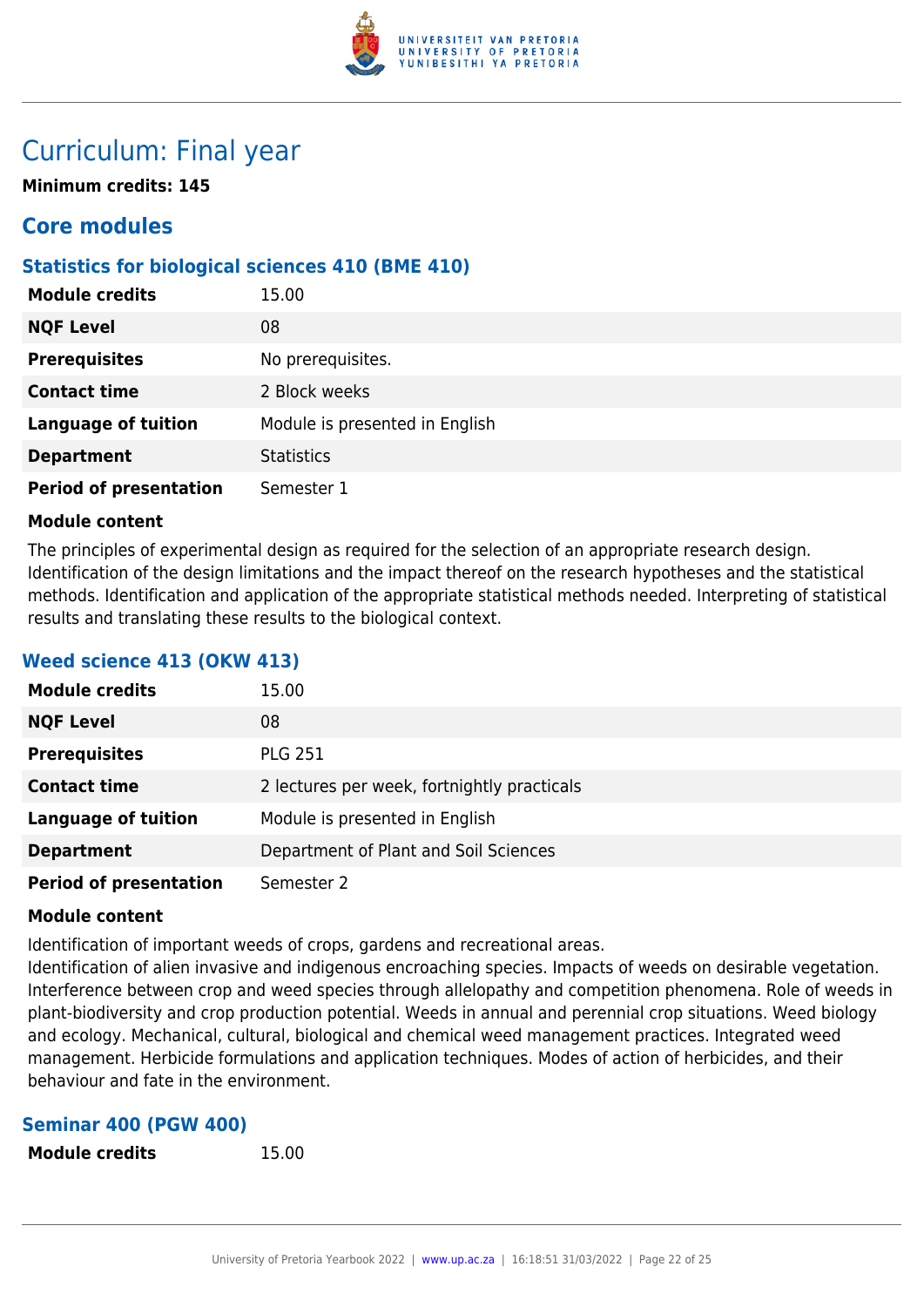

| <b>NQF Level</b>              | 08                                      |
|-------------------------------|-----------------------------------------|
| <b>Prerequisites</b>          | No prerequisites.                       |
| <b>Contact time</b>           | 1 lecture per week, 3 seminars per week |
| Language of tuition           | Module is presented in English          |
| <b>Department</b>             | Department of Plant and Soil Sciences   |
| <b>Period of presentation</b> | Year                                    |

Basic principles of the scientific process. Literature accessing and article assessment. Manuscript preparation and presentation of seminars. Basic instruction on the use of visual aids, etc. for effective oral presentations.

# **Research project 462 (PLG 462)**

| <b>Module credits</b>         | 28.00                                     |
|-------------------------------|-------------------------------------------|
| <b>NQF Level</b>              | 08                                        |
| <b>Prerequisites</b>          | No prerequisites.                         |
| <b>Contact time</b>           | 1 practical per week, 2 lectures per week |
| <b>Language of tuition</b>    | Module is presented in English            |
| <b>Department</b>             | Department of Plant and Soil Sciences     |
| <b>Period of presentation</b> | Year                                      |

#### **Module content**

A practical research project of limited extent under the supervision of one of the lecturers within the department. Any topic in plant pathology can be selected that reflect a current plant disease in South Africa.

# **Plant disease epidemiology 463 (PLG 463)**

| <b>Module credits</b>         | 18.00                                     |
|-------------------------------|-------------------------------------------|
| <b>NQF Level</b>              | 08                                        |
| <b>Prerequisites</b>          | PLG 251 or PLG 262 and PLG 363            |
| <b>Contact time</b>           | 1 practical per week, 2 lectures per week |
| <b>Language of tuition</b>    | Module is presented in English            |
| <b>Department</b>             | Department of Plant and Soil Sciences     |
| <b>Period of presentation</b> | Semester 2                                |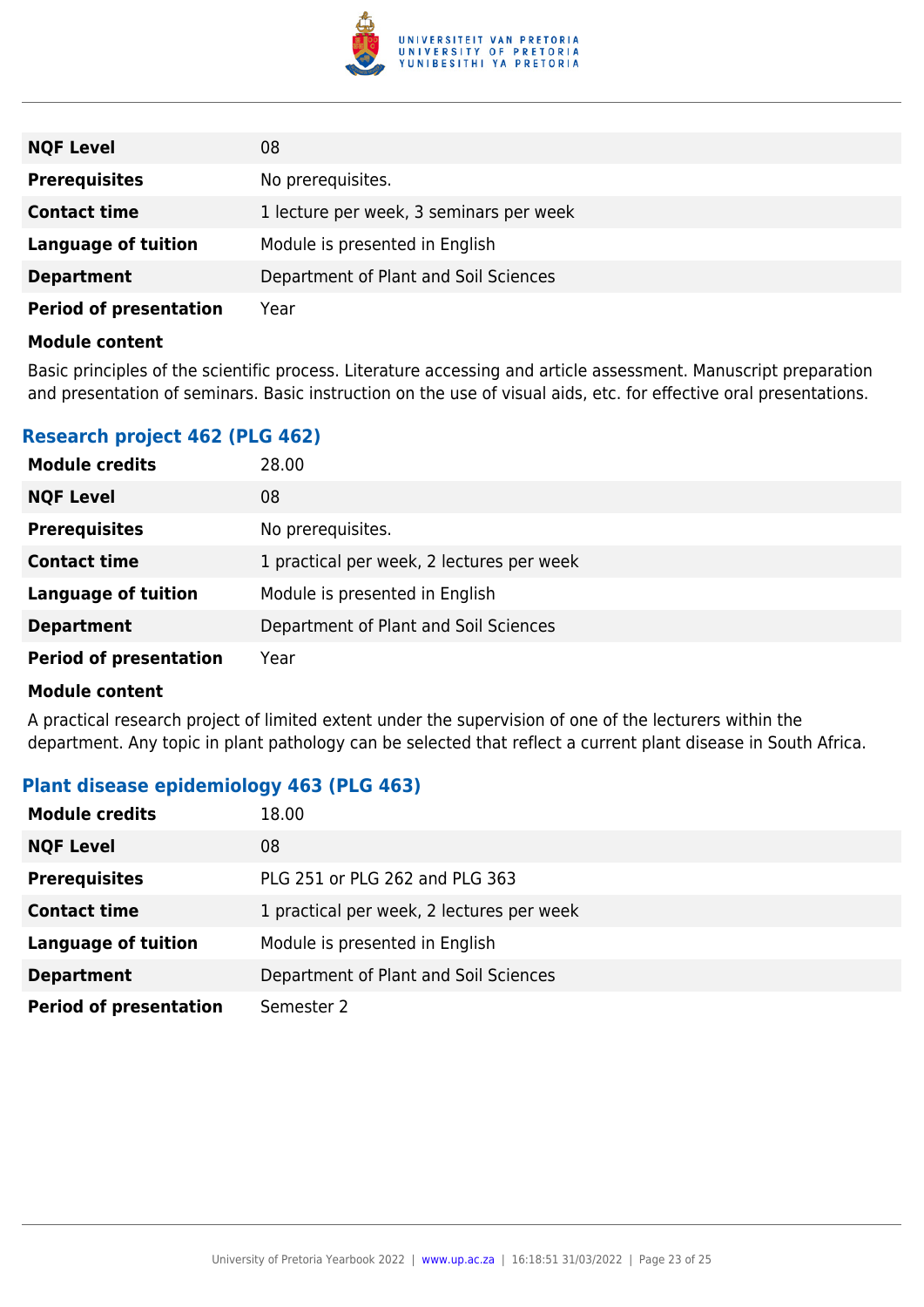

Understanding of how plant disease epidemics occur in nature and how they can be monitored and analysed. Indepth knowledge how of plant diseases cause crop losses, how these losses are quantified, and how losses are predicted. Examples of how epidemiology is used to set the strategy of plant disease control. Use of some statistical procedures and modelling for quantifying and comparing epidemics. Classical case studies from South African disease epidemiological models will be discussed i.e. citrus black spot. Impact of climate change on plant disease development and how this relates to achieving the sustainable development goal #13 Take urgent action to combat climate change and its impact. In-depth discussions on plant-pathogen interactions and plant defence mechanisms.

# **Advanced plant disease control 483 (PLG 483)**

| <b>Module credits</b>         | 18.00                                               |
|-------------------------------|-----------------------------------------------------|
| <b>NQF Level</b>              | 08                                                  |
| <b>Prerequisites</b>          | PLG 251 or PLG 262 and PLG 363.                     |
| <b>Contact time</b>           | 1 practical per week, 2 discussion classes per week |
| <b>Language of tuition</b>    | Module is presented in English                      |
| <b>Department</b>             | Department of Plant and Soil Sciences               |
| <b>Period of presentation</b> | Semester 1                                          |

#### **Module content**

Advanced aspects of chemical and biological control of plant diseases as well as disease resistance. The importance of plant disease control in the context of sustainable development will be emphasised.

# **Current concepts in plant pathology 490 (PLG 490)**

| <b>Module credits</b>         | 18.00                                 |
|-------------------------------|---------------------------------------|
| <b>NQF Level</b>              | 08                                    |
| <b>Prerequisites</b>          | <b>PLG 351</b>                        |
| <b>Contact time</b>           | 1 seminar per week                    |
| <b>Language of tuition</b>    | Module is presented in English        |
| <b>Department</b>             | Department of Plant and Soil Sciences |
| <b>Period of presentation</b> | Semester 2                            |

#### **Module content**

This module will address the most recent concepts in plant pathology with a focus on diseases that is unique in the African context and the unpacking of the sustainable development goals in plant pathology.

# **Applied entomology 365 (ZEN 365)**

| <b>Module credits</b>  | 18.00                       |
|------------------------|-----------------------------|
| <b>NQF Level</b>       | 07                          |
| <b>Service modules</b> | <b>Faculty of Education</b> |